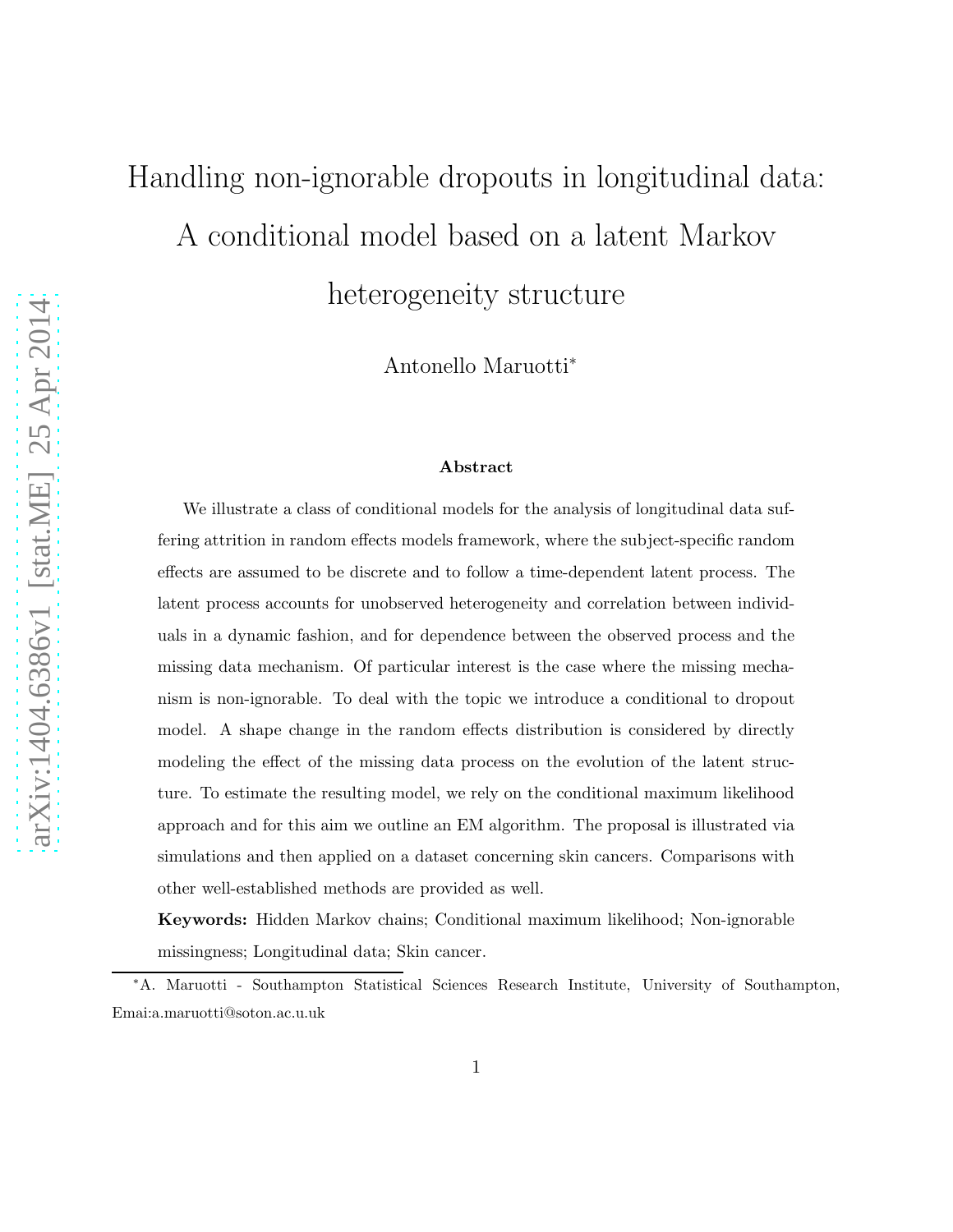## 1 Introduction

In longitudinal studies, measurements on the same subjects are taken repeatedly over time. Longitudinal data models permit tracing the dynamics of behaviors. Factors influencing these dynamics and unobserved characteristics driving intra-subjects correlations can be identified.

Nevertheless, longitudinal data may suffer from missingness. This means that subjects may not be measured in some of the planned occasions, or exit the study at a given time point before its completion. The central concern in the analysis of longitudinal data suffering missingness is selection bias, that is a distortion of the estimation results due to non-random patterns of missingness. Literature on missing data has so far been based on specific definition of the missing process. According to Rubin's taxonomy (Rubin, 1976), we define missing data as missing completely at random (MCAR) when the distribution of the missing data process do not depend either on the observed or unobserved outcomes, missing at random (MAR) when the missingness depends on the observed information, missing not at random (MNAR) when the missing data process is assumed to be related with both the observed and the unobserved responses. A further taxonomy could be specified and of interest according to the influence of missingness inspected with respect to parameter estimates. A missing data process is ignorable when a combination of MAR and separability in model parameters between the response and the missing process hold, and is non-ignorable (or informative) when a MNAR mechanism hold. Interesting reviews on missing data models are provided by Fitzmaurice (2003); Jansen et al. (2006); Diggle et al. (2007); Ibrahim and Molenberghs (2009).

A common approach to deal with non-ignorable dropouts is via a shared parameter approach (Wu and Carroll, 1988), where the observed process and the missingness mechanism share the same, continuous (Follmann and Wu, 1995) or discrete (Alfò and Aitkin, 2000; Tsonaka et al., 2009; Jung et al., 2011; Maruotti, 2011a; Belloc et al., 2012), latent structure. A limitation of shared parameter models is that the latent structure, often modeled via individual-specific random effects, is time-constant. Thus, the effect of unobserved hetero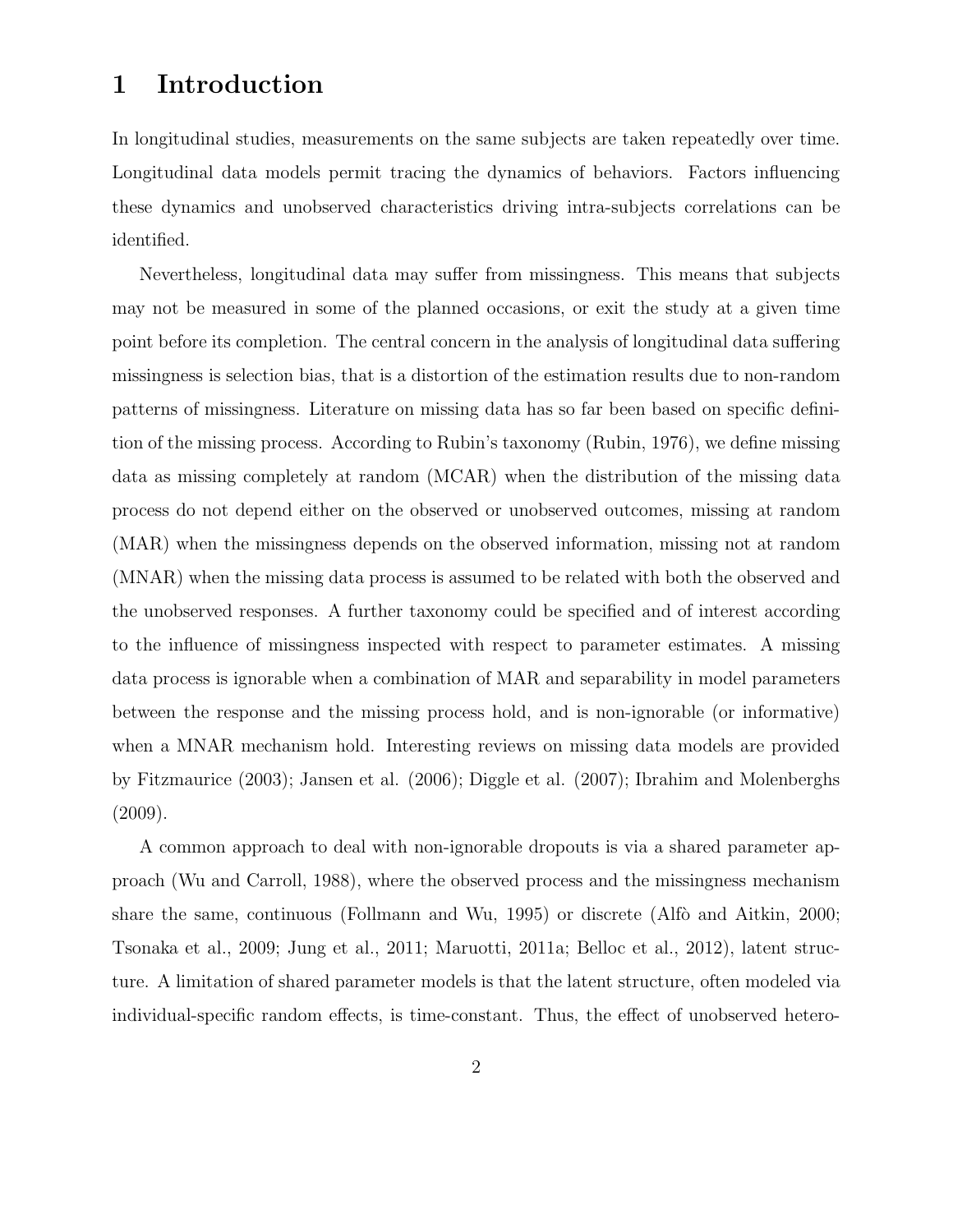geneity is constrained to be constant over time or to evolve over time along a pre-specified parametric form (e.g., linear through inclusion of a random slope).

In order to overcome these limitations, we develop a new approach to explore how inferences may change if the assumption of MAR is violated, by introducing a latent structure based on a latent Markov chain. We propose a shared parameter model, in which the unobserved heterogeneity is assumed discrete and modeled through the inclusion of random effects, whose distribution follow a first-order Markov chain (see e.g. Bartolucci et al., 2012; Maruotti 2011b; Bartolucci and Farcomeni, 2009). A conditional to drop-out model is introduced and proper inference is conducted. A shape change in the random effects distribution is considered by directly modeling the effect of the missing data process on the evolution of the latent structure. The observed measurements are modeled through a generalized linear mixed model. This brings several appealing features. Apart from providing a more flexible modeling tool, the dependency of missingness on the latent structure is assumed to vary over time. A strong advantage, over existing shared parameters models, is that we are able to cluster subjects into latent groups at different times and estimate the evolution of class changes over time. Furthermore, although computational burden increases with respect to standard shared parameters models, fitting a random effects model based on a hidden Markov structure is stable and acceptable in terms of computational time. Of course, this is not the only attempt to deal with time dependence under a longitudinal setting with nonignorable missingness. Our proposal is somehow related to the model proposed by Albert and Follman (2007), where a continuous time-varying latent variable is considered, at the cost of a cumbersome computational effort. Assuming a discrete instead of a continuous latent process also has the advantage of permitting exact computation of the likelihood of the model without requiring quadrature or Monte Carlo methods. Another related approach is provided by Spagnoli et al. (2011) in a hidden Markov model framework. It is potentially very useful, but, as the authors stated, may not always be appropriate due to specific constraints imposed.

For the maximum likelihood estimation of the proposed model, we use an EM-based al-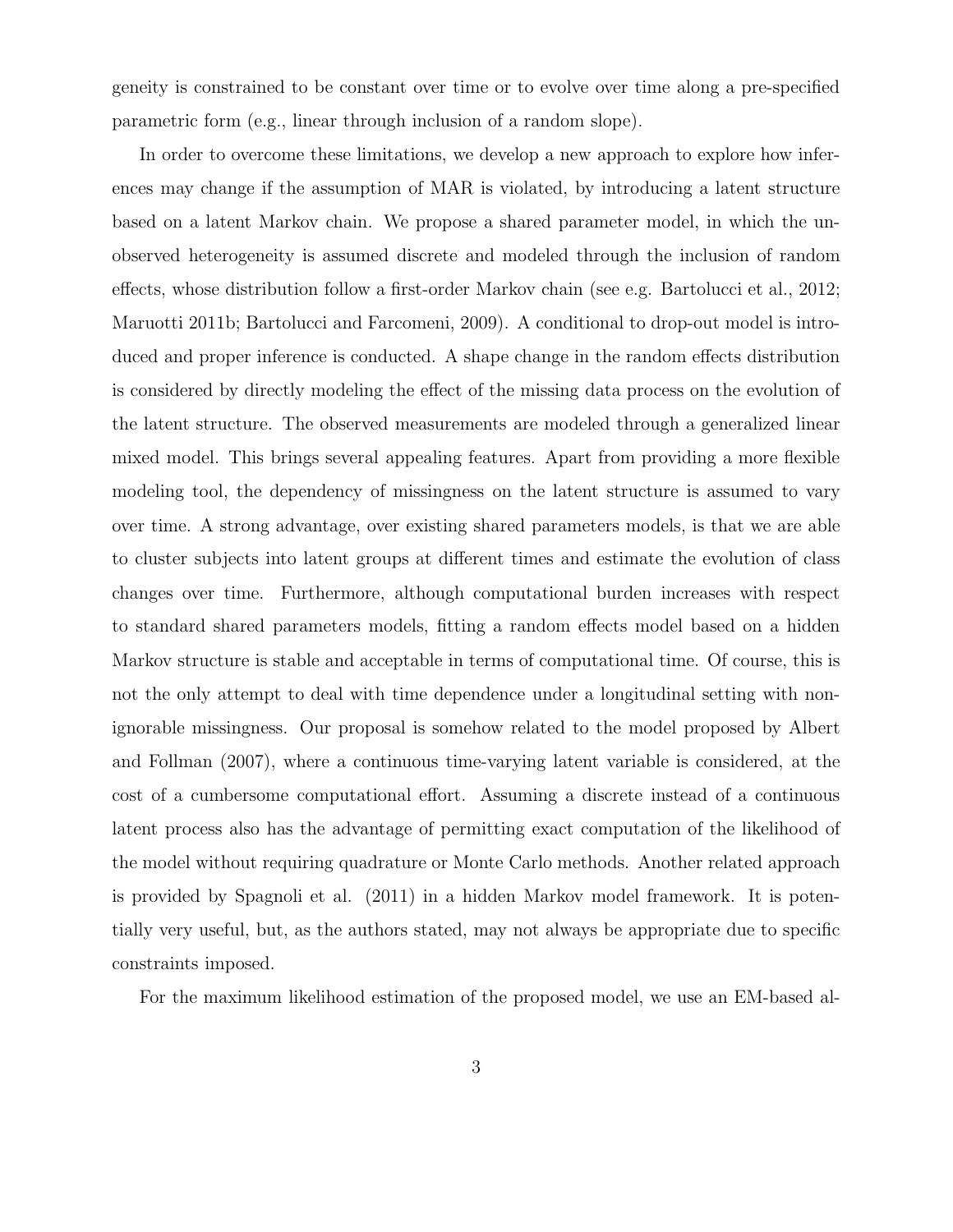gorithm deriving, and slightly modifying, recursions from the Baum-Welch algorithm (Baum et al. 1970; Welch, 2003), widely adopted in the hidden Markov models literature (see e.g. Zucchini and MacDonald, 2009; Chapter 4; Bartolucci et al., 2012; Chapter 3). However, different methods can be used in order to provide parameter estimates (see e.g. Bulla and Berzel, 2008).

We illustrate the proposal by a simulation study in order to investigate the empirical behavior of the proposed approach with respect to several factors, such as the number of observed units and times, providing a comparison with well-established approaches. Finally, the proposed approach is illustrated by a dataset of skin cancer results from patients in a clinical trial concerning the effects of  $\beta$ -carotene to prevent non-melanoma skin cancer Greenberg et al. (1990). Previous analysis on these data focused on the modeling of dropout process and showed substantial heterogeneity among patients as well as the importance of accounting for the missingness mechanism, related with the time in the treatment (Hasan et al., 2009; Maruotti, 2011a).

The article is organized as follows. In Section 2, we briefly review relevant aspects necessary for the introduction of our approach. In Section 3, we illustrate the proposed model for non-ignorable missingness. Likelihood inference is provided in Section 4. In Section 5 we show the results of a simulation study by analyzing the behavior of the maximum likelihood estimator under different simulation schemes. The application to the skin cancer dataset is illustrated in Section 6, along with model selection. Some remarks along with drawbacks, which may arise by adopting the proposed methodology, and future research are discussed in Section 7.

## 2 Preliminaries

Let  $Y_{it}$  be a response variable recorded on n subjects  $(i = 1, 2, ..., n)$  at T scheduled times  $(t = 1, 2, \ldots, T)$ , together with a set of p covariates  $\mathbf{x}_{it} = \{x_{it1}, x_{it2}, \ldots, x_{itp}\}'$ . Let us decompose the design vector as  $\mathbf{x}_{it} = {\mathbf{x}_{1it}, \mathbf{x}_{2it}}$ , where variables whose effects are assumed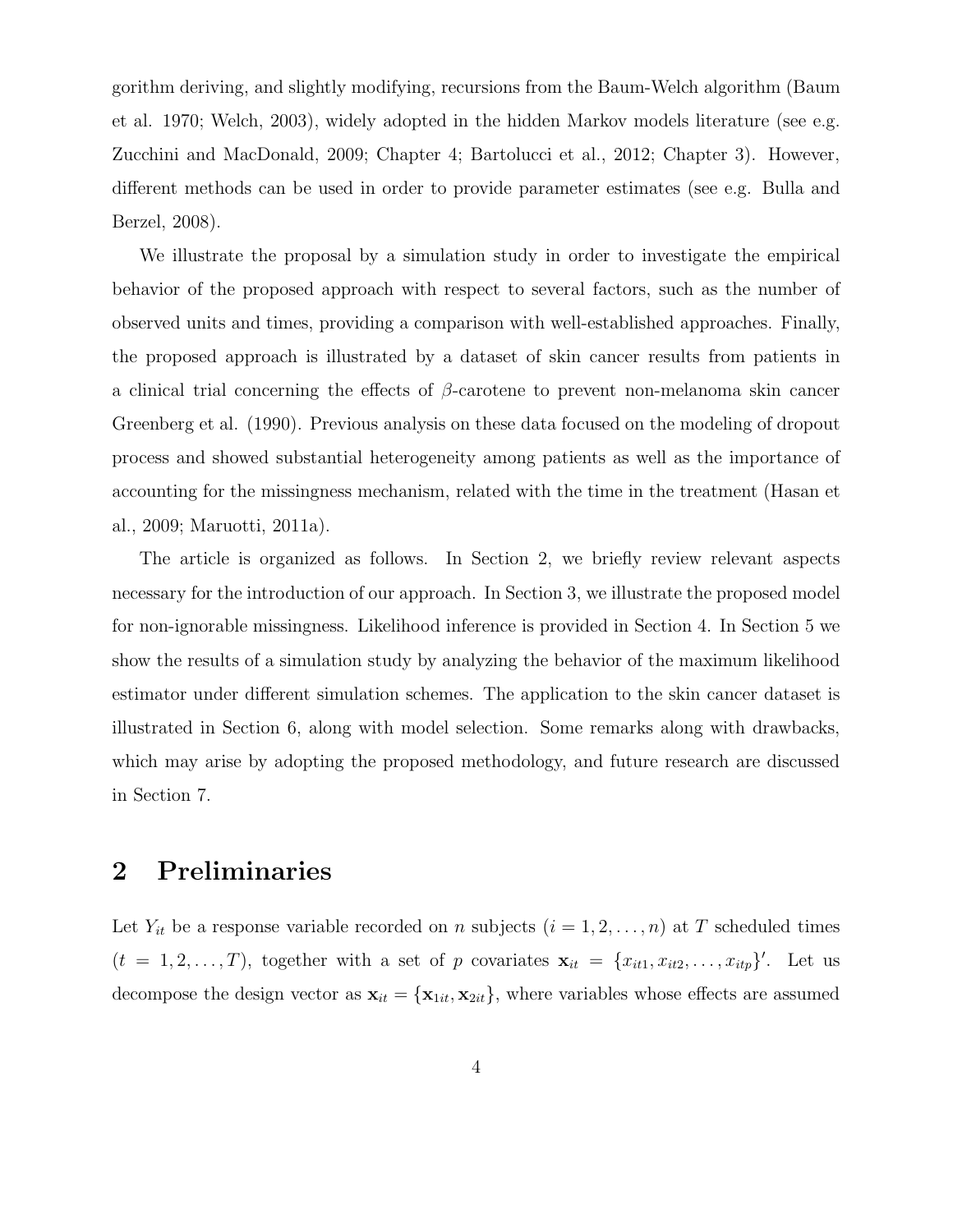to be fixed across subjects are collected in  $x_{1it}$ , while those which vary over classes are in  $\mathbf{x}_{2it}$ 

$$
g(E[Y_{it} \mid \mathbf{u}_i, \mathbf{x}_{1it}, \mathbf{x}_{2it}]) = \mathbf{x}'_{1it} \boldsymbol{\beta} + \mathbf{x}'_{2it} \mathbf{u}_i
$$
\n(1)

where  $g(\cdot)$  is a strictly monotone link function,  $\boldsymbol{\beta}$  is a vector of fixed parameters and  $\mathbf{u}_i$  is a vector of individual-specific random effects accounting for unobserved heterogeneity between individuals in the regression parameters and assumed i.i.d. with a common but unknown density function.

Nevertheless, some subjects may leave the study before its completion time, thus presenting incomplete data records. Let  $\mathbf{R}_i = \{R_{i1}, R_{i2}, \ldots, R_{iT}\}\$ be a vector of missingness indicators. Each element of  $\mathbf{R}_i$  takes value zero if the corresponding value of  $\mathbf{Y}_i = \{Y_{i1}, Y_{i2}, \ldots, Y_{iT}\}$ is observed and the value of one if the corresponding value of  $Y_i$  is missing. For the special case of dropout, the missing data pattern is monotone and can be summarized by  $S_i = T - \sum_{t=1}^{T} R_{it}$ . We assume that form some link function  $g(\cdot)$ :

$$
g(E[S_i \mid \mathbf{u}_i, \mathbf{v}_{1i}, \mathbf{v}_{2i}]) = \mathbf{v}'_{1i}\tilde{\boldsymbol{\beta}} + \mathbf{v}'_{2i}\mathbf{u}_i
$$
\n(2)

where  $\tilde{\boldsymbol{\beta}}$  is a vector of parameter and  $\mathbf{v}_i = {\mathbf{v}_{1i}, \mathbf{v}_{2i}}$  is a vector of covariates.

Note that  $S_i$  is assumed independent of  $Y_{it}$  conditionally on  $\mathbf{u}_i$ . Given these assumptions, the values of  $Y_{it}$  and  $S_i$  are linked by  $\mathbf{u}_i$  and their joint distribution represents the so-called shared parameter model defined as

$$
f(y_{i1},\ldots,y_{iS_i},s_i)=\int\prod_{t=1}^{S_i}f(y_{it}\mid\mathbf{x}_{it},\mathbf{u}_i)f(s_i\mid\mathbf{v}_i,\mathbf{u}_i)f(\mathbf{u}_i)d\mathbf{u}_i.
$$

However, inferences can be highly sensitive to misspecification of  $f(s_i | \mathbf{v}_i, \mathbf{u}_i)$ . An alternative to the specification of the dropout model has been introduced by Follmann and Wu (1995) and focuses on the conditional distribution  $f(y_{i1},..., y_{iS_i} | s_i)$ . Thus, the previous expression could be re-expressed as

$$
f(y_{i1},\ldots,y_{iS_i},s_i)=\int\prod_{t=1}^{S_i}f(y_{it}\mid\mathbf{x}_{it},\mathbf{u}_i)f(s_i\mid\mathbf{v}_i)f(\mathbf{u}_i\mid s_i)d\mathbf{u}_i
$$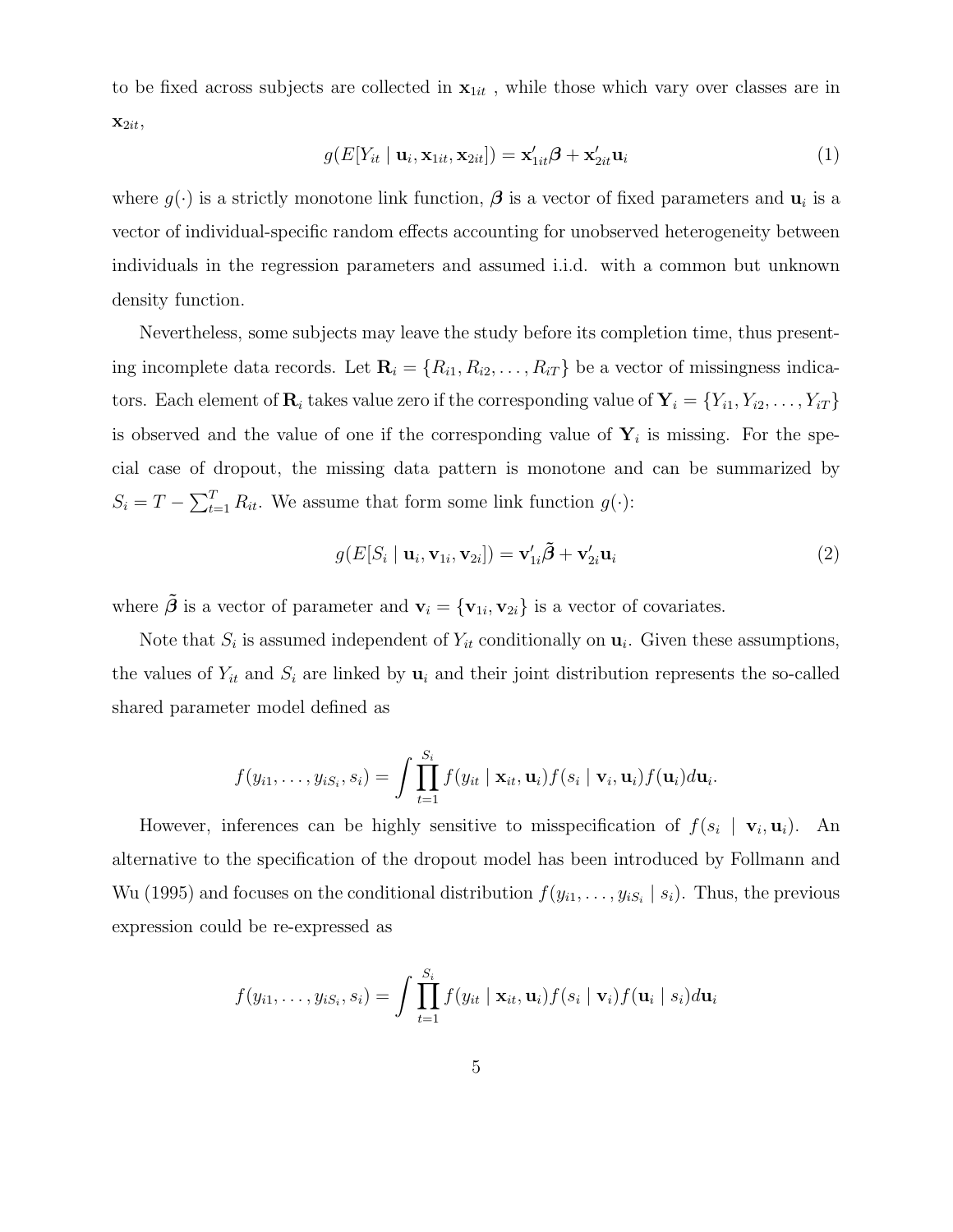or, equivalently

$$
f(y_{i1},\ldots,y_{iS_i}\mid s_i)=\int\prod_{t=1}^{S_i}f(y_{it}\mid\mathbf{x}_{it},\mathbf{u}_i)f(\mathbf{u}_i\mid s_i)d\mathbf{u}_i.
$$

where the conditional distribution  $f(\mathbf{u}_i | s_i)$  is different from the marginal random effects distribution  $f(\mathbf{u}_i)$ .

The resulting conditional log-likelihood has the following form

$$
\ell(\cdot \mid S_i) = \sum_{i=1}^n \log \left\{ \int \prod_{t=1}^{S_i} f(y_{it} \mid \mathbf{x}_{it}, \mathbf{u}_i) f(\mathbf{u}_i \mid s_i) d\mathbf{u}_i \right\}.
$$

As pointed out by Alfo and Aitkin (2000) and Tsonaka et al. (2009), important drawbacks may arise if a parametric (e.g. Gaussian) distribution for the random terms is assumed. A theoretically more appealing alternative is the nonparametric maximum likelihood (NPML) estimation of the mixing distribution. Thus, relying on the results of Laird (1978) and Lindsay (1983a, 1983b), the NPML of the mixing distribution is a discrete distribution on a finite number of mass points, say J. The conditional log-likelihood becomes equal to

$$
\ell(\cdot \mid S_i) = \sum_{i=1}^n \log \left\{ \sum_{j=1}^J \prod_{t=1}^{S_i} f(y_{it} \mid \mathbf{x}_{it}, \mathbf{u}_i = \mathbf{u}_j) f(\mathbf{u}_i = \mathbf{u}_j \mid s_i) \right\}
$$

where

$$
f(\mathbf{u}_i = \mathbf{u}_j | s_i) = \pi_{ij} = \frac{\exp(\gamma_{0j} + \gamma_{1j}s_i)}{1 + \sum_{j=1}^{J-1} \exp(\gamma_{0j} + \gamma_{1j}s_i)}
$$

and  $\gamma_j = \{\gamma_{0j}, \gamma_{1j}\}\$ is a vector of fixed regression parameters. Of course  $\gamma_J = \{\gamma_{0J}, \gamma_{1J}\}=0$ to ensure identifiability.

The main idea behind this approach is that a latent variable exists, stratifies the data in a certain number of groups and accounts for dependence between the response variable and the missing data process. The missing data process is assumed to be related with the unknown class membership via a regression model.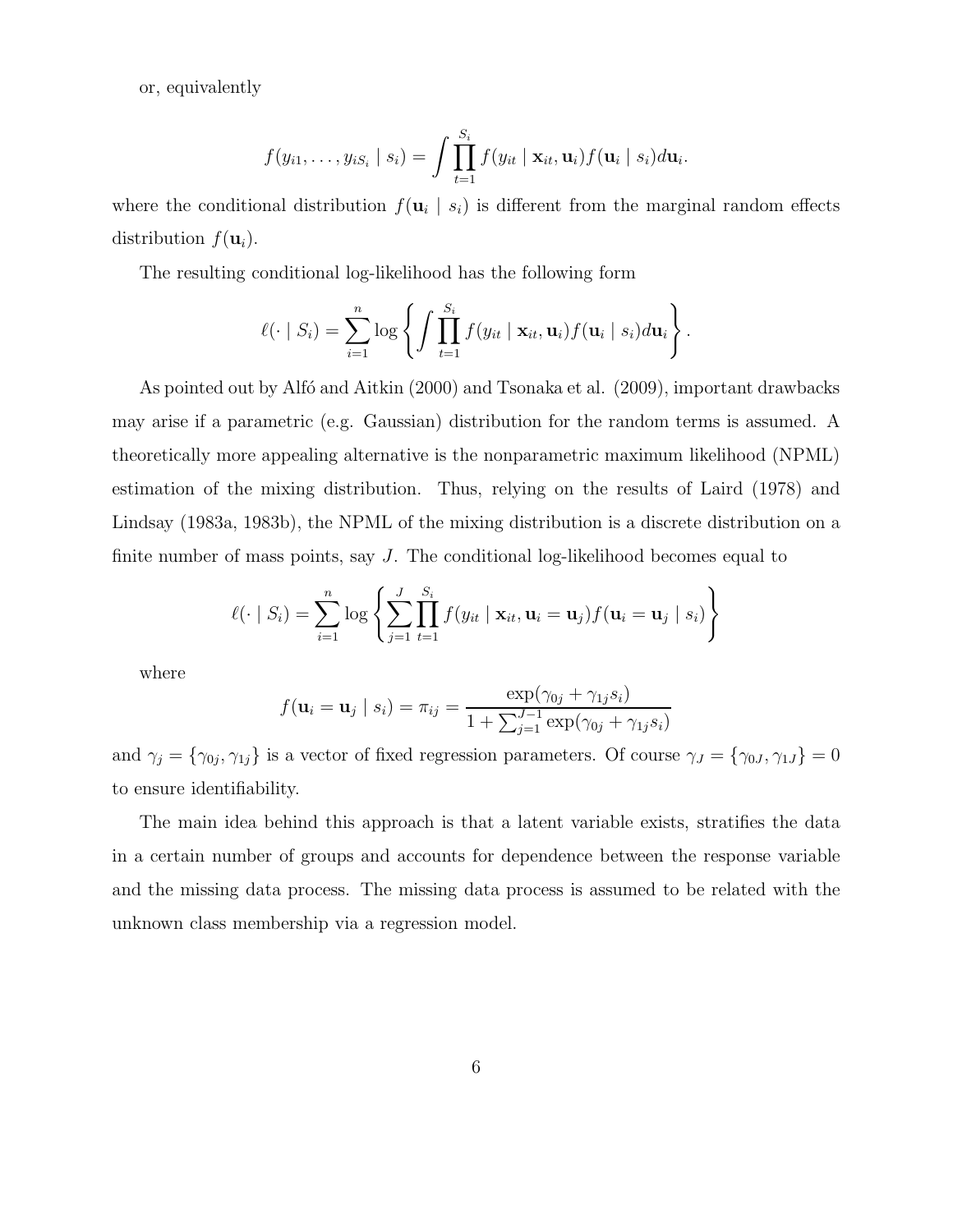## 3 A time-varying random effects model for incomplete data

In discrete random effects models, class memberships, used to take into account the unobserved heterogeneity between subjects, are assumed time-constant. This assumption is common to many models for longitudinal data, even to the shared parameter models. However, time-varying memberships could be considered (see e.g. Bartolucci and Farcomeni, 2009). Indeed, if the effect of unobservable factors on the responses of a subject is not time-constant, there can be bias in the parameter estimates.

The temporal evolution of state membership can be conveniently described by including a vector of time-varying random effects, say  $u_{it}$ . Thus, regarding the distribution of the subject-specific parameters, for each subject i the random vector  $\mathbf{u}_{it}$  is assumed to follow a first-order Markov chain with states  $\mathbf{u} = {\mathbf{u}_1, \mathbf{u}_2, \dots, \mathbf{u}_J}$  with initial probabilities  $\pi_{ij}(S_i)$  $Pr(\mathbf{u}_{i1} = \mathbf{u}_{j} | S_i), j = 1, 2, \ldots, J, \sum_{j=1}^{J} \pi_{ij}(S_i) = 1$ , and transition probabilities  $\pi_{ikj}(S_i) =$  $Pr(\mathbf{u}_{it} = \mathbf{u}_j \mid \mathbf{u}_{it-1} = \mathbf{u}_k, S_i), j, k = 1, 2, ..., J, \sum_{j=1}^{J} \pi_{ikj}(S_i) = 1.$ 

To take the missingness issue into account the distribution of the latent structure defined is allowed to depend on the time to dropout. Note that the initial and transitions probabilities of the latent process are independent of any other covariates. This assumption could be easily relaxed (see e.g. Maruotti and Rocci, 2012). The presence of conditioning, causing a change in the distribution of the latent process, may be treated through the specification of a conditional model for the latent process and  $S_i$ .

In the spirit of Alfò and Aitkin  $(2000)$ , the probability of being in a given state at time 1 can be determined though the following regression model

<span id="page-6-0"></span>
$$
\pi_{ij}(S_i) = \frac{\exp(\gamma_{0j} + \gamma_{1j} s_i)}{1 + \sum_{h=1}^{J-1} \exp(\gamma_{0h} + \gamma_{1h} s_i)}
$$
(3)

and similarly we link the time to dropout and the entries of the transition probability matrix capturing the evolution over time as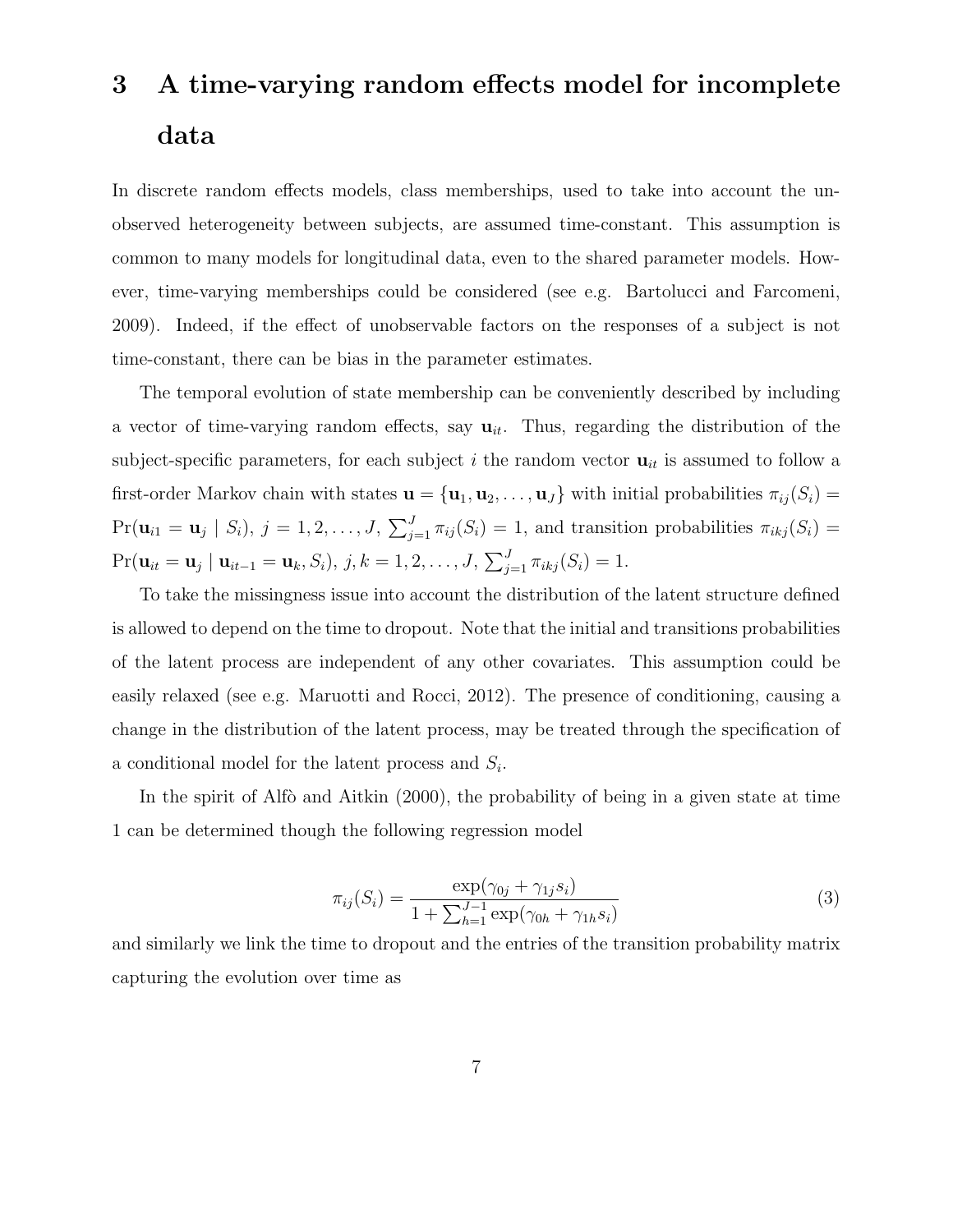<span id="page-7-0"></span>
$$
\pi_{ikj}(S_i) = \frac{\exp(\phi_{0kj} + \phi_{1kj}s_i)}{1 + \sum_{h=1}^{J-1} \exp(\phi_{0kh} + \phi_{1kh}s_i)}.
$$
\n(4)

Subjects do not share the same latent structure, except if the have the same value of  $S_i$ . Indeed, different homogeneous (over time) Markov chain have been defined conditionally on  $S_i$ .

The specification of the model is completed by assuming that

<span id="page-7-1"></span>
$$
g(E[Y_{it} \mid \mathbf{u}_{it}, \mathbf{x}_{1it}, \mathbf{x}_{2it}]) = \mathbf{x}'_{1it} \boldsymbol{\beta} + \mathbf{x}'_{2it} \mathbf{u}_{it}
$$
(5)

The model specified by [\(3\)](#page-6-0), [\(4\)](#page-7-0) and [\(5\)](#page-7-1) introduces more flexibility with respect to commonly used shared parameter models, relaxing the assumption that the observations are conditionally independent over time given the latent class. A key assumption (unverifiable, but common) implied by our proposal is that within latent states, the probability of observing dropouts does not depend on missing data, after conditioning on the observed data. We would remark that, in some cases, the probabilistic structure defined so far can be used only for the purpose of computing some statistical estimates and inferences which may or may not reflect the reality. On the other hand, the inclusion of a time-dependent structure is sensible in many applied context, especially in the presence of *long* panels and/or with a limited and/or time-constant set of observable covariates (see e.g. Wall and Li, 2009; Maruotti and Rocci, 2012; Delattre and Lavielle, 2012).

### 4 Likelihood inference

Inference for the proposed model is based on the log-likelihood

$$
\ell(\boldsymbol{\theta}) = \sum_{i=1}^n \log[f(y_{i1}, \ldots, y_{it} | S_i)]
$$

where  $\theta$  is short-hand notation for all the nonredundant model parameters. According to model assumptions  $f(y_{i1}, \ldots, y_{it} | S_i)$  is equal to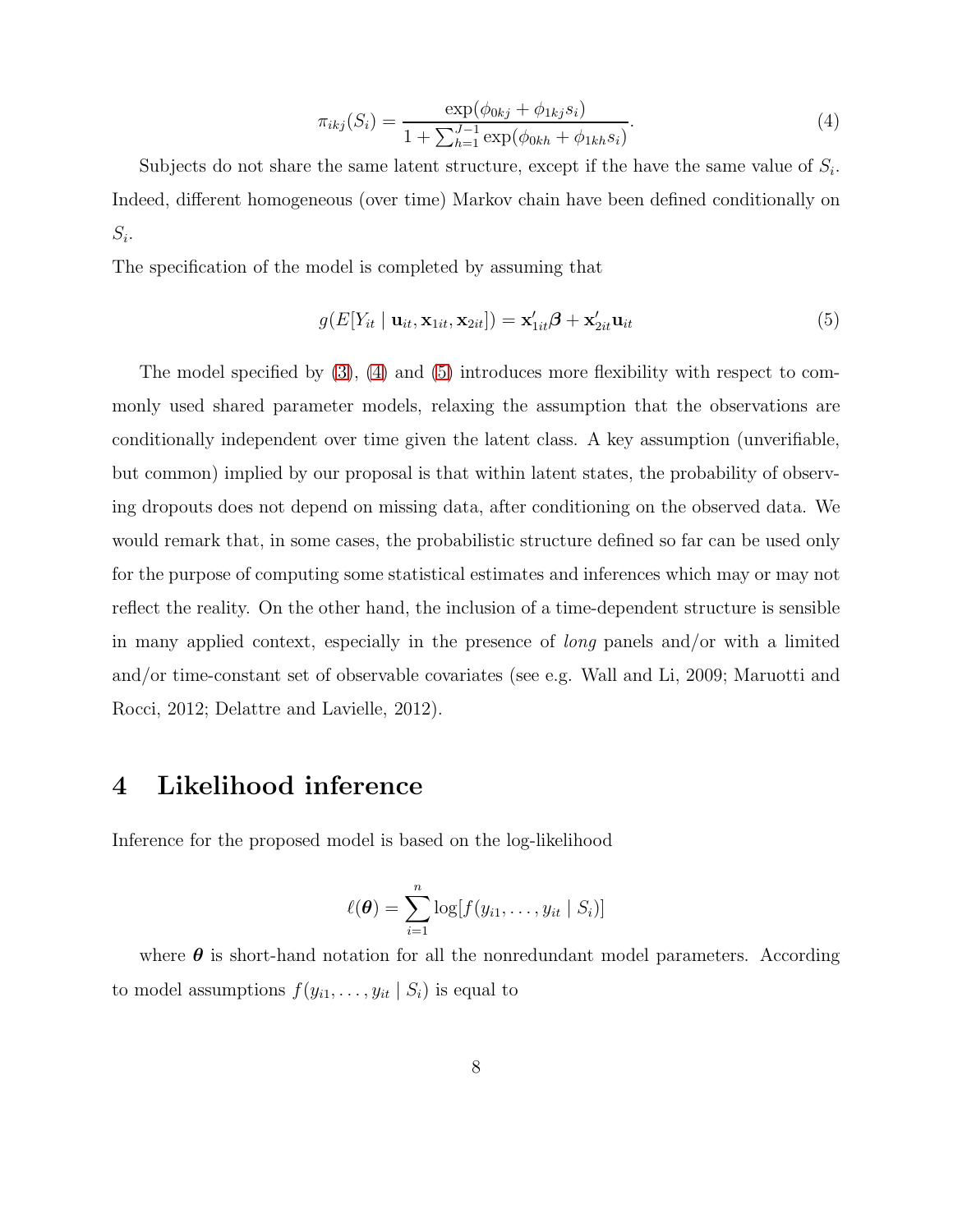$$
\sum_{\mathbf{u}_{i1}} \cdots \sum_{\mathbf{u}_{iT}} \left[ \Pr(\mathbf{u}_{i1} | S_i) \prod_{t=2}^T \Pr(\mathbf{u}_{it} | \mathbf{u}_{it-1}, S_i) \prod_{t=1}^T f(y_{it} | \mathbf{u}_{it}) \right]
$$

with the sum  $\sum_{\mathbf{u}_{it}}$  extended to all the possible configurations of  $\mathbf{u}_{it}$ .

#### 4.1 Estimation

In order to estimate  $\theta$ , we maximize  $\ell(\theta)$  by using an EM-based algorithm. The algorithm is based on the definition of the so-called complete-data log-likelihood function, obtained by considering the sampling distribution of both the observed and the unobserved quantities. As our model is a mixture, the unobserved quantities are not only the missing measurements, but also the unknown states memberships. Treating these quantities as missing values, reflecting different sources of incomplete information, we define the complete-data log-likelihood function as

<span id="page-8-0"></span>
$$
\ell_{comp} = \sum_{i=1}^{n} \sum_{j=1}^{J} \xi_{i1j} \log \pi_{ij}(S_i) \n+ \sum_{i=1}^{n} \sum_{t=2}^{S_i} \sum_{j=1}^{J} \sum_{k=1}^{J} \zeta_{itkj} \log \pi_{ikj}(S_i) \n+ \sum_{i=1}^{n} \sum_{t=1}^{S_i} \sum_{j=1}^{J} \xi_{itj} \log f(y_{it} | \mathbf{x}_{1it}, \mathbf{x}_{2it}, \mathbf{u}_{it}).
$$
\n(6)

where the variable  $\zeta_{itkj} = I(\mathbf{u}_{it} = \mathbf{u}_j, \mathbf{u}_{it-1} = \mathbf{u}_k)$  is an indicator variable equal to 1 if unit *i* belongs to state j at time  $t - 1$  and to state k at time t, and  $\xi_{itj} = I(\mathbf{u}_{it} = \mathbf{u}_j)$  equals 1 if unit i at time t belongs to state j and 0 otherwise.

The algorithm is iterated by alternating the expectation (E) and the maximization (M) steps. Given the estimate  $\hat{\theta}_r$  obtained at the r-th iteration, the  $(r + 1)$ -th iteration is initialized by an E-step, which evaluates the expected values of [\(6\)](#page-8-0) with respect to the conditional distribution of the missing values given the observed data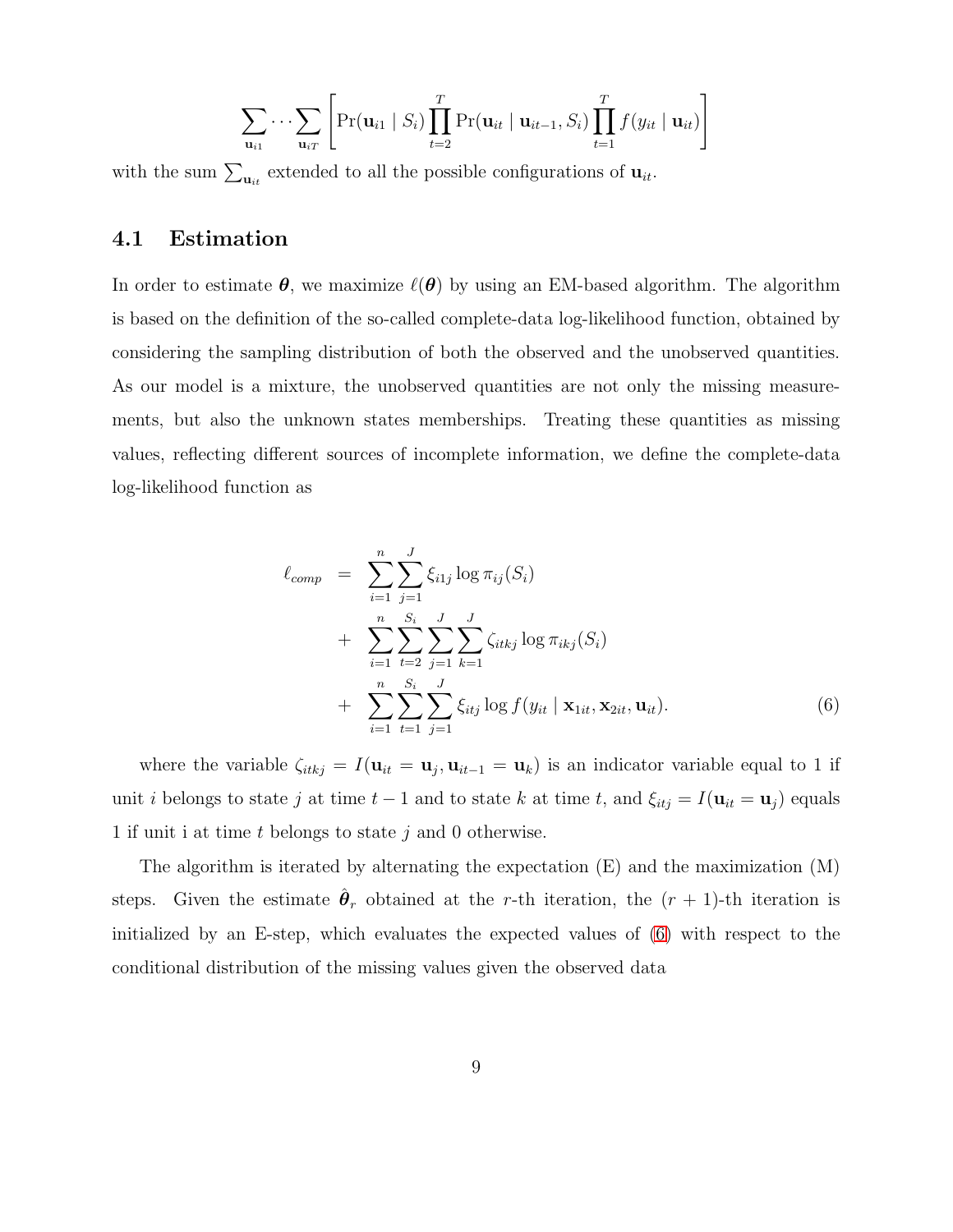$$
Q(\theta | \hat{\theta}_r) = \sum_{i=1}^n \sum_{j=1}^J \hat{\xi}_{i1j} \log \pi_{ij}(S_i)
$$
  
+ 
$$
\sum_{i=1}^n \sum_{t=2}^{S_i} \sum_{j=1}^J \sum_{k=1}^J \hat{\zeta}_{itkj} \log \pi_{ikj}(S_i)
$$
  
+ 
$$
\sum_{i=1}^n \sum_{t=1}^{S_i} \sum_{j=1}^J \hat{\xi} \log f(y_{it} | \mathbf{x}_{1it}, \mathbf{x}_{2it}, \mathbf{u}_{it}).
$$
 (7)

where  $\hat{\xi}_{itj} = \mathbb{E}(\xi_{itj} | \mathbf{y}_i; \hat{\boldsymbol{\theta}}_r)$  and  $\hat{\zeta}_{itkj} = \mathbb{E}(\zeta_{itkj} | \mathbf{y}_i; \hat{\boldsymbol{\theta}}_r)$ .

To compute the expected complete log-likelihood, given the observed data and a set of parameter estimates, for each unit  $i$ , we should compute the posterior probabilities for all  $J<sup>T</sup>$  possible trajectories through the hidden space. We address this computational issue through the Baum-Welch algorithm (for a brief review, see e.g. Maruotti, 2011b). It provides the relevant marginal posterior probabilities  $\hat{\xi}_{itj}$  and  $\hat{\zeta}_{itkj}$  without calculating the posterior probabilities of all possible trajectories through the hidden space. This is carried out using a set of recursive formulas, yielding a method for which the computational complexity of the problem increases only linearly with the number of time points. In our approach, we partition the M-step in three subproblems, where the expected complete log-likelihood is maximized with respect to a subset of parameters given the current values of the others. This leads to a (local) maximum because each subproblem is mathematically independent from the other. In particular, the maximum with respect to  $\pi_{ij}$  and  $\pi_{ikj}$  is obtained as solutions of the following M-step equations, respectively,

<span id="page-9-0"></span>
$$
\sum_{i=1}^{n} \sum_{j=1}^{J} \hat{\xi}_{i1j} \frac{\partial \log \pi_{ij}}{\partial \gamma_j} = 0
$$
\n(8)

and

<span id="page-9-1"></span>
$$
\sum_{i=1}^{n} \sum_{t=2}^{T} \sum_{k=1}^{J} \hat{\zeta}_{itkj} \frac{\partial \log \pi_{ikj}}{\partial \phi_{kj}} = 0
$$
\n(9)

which are weighted sums of J equations with weights  $\xi_{i1j}$  and  $\zeta_{itkj}$ , respectively. Similarly, the updated estimates of  $\beta$  and  $\mathbf{u}_j$  are computed simultaneously. Defining  $\lambda^*$  =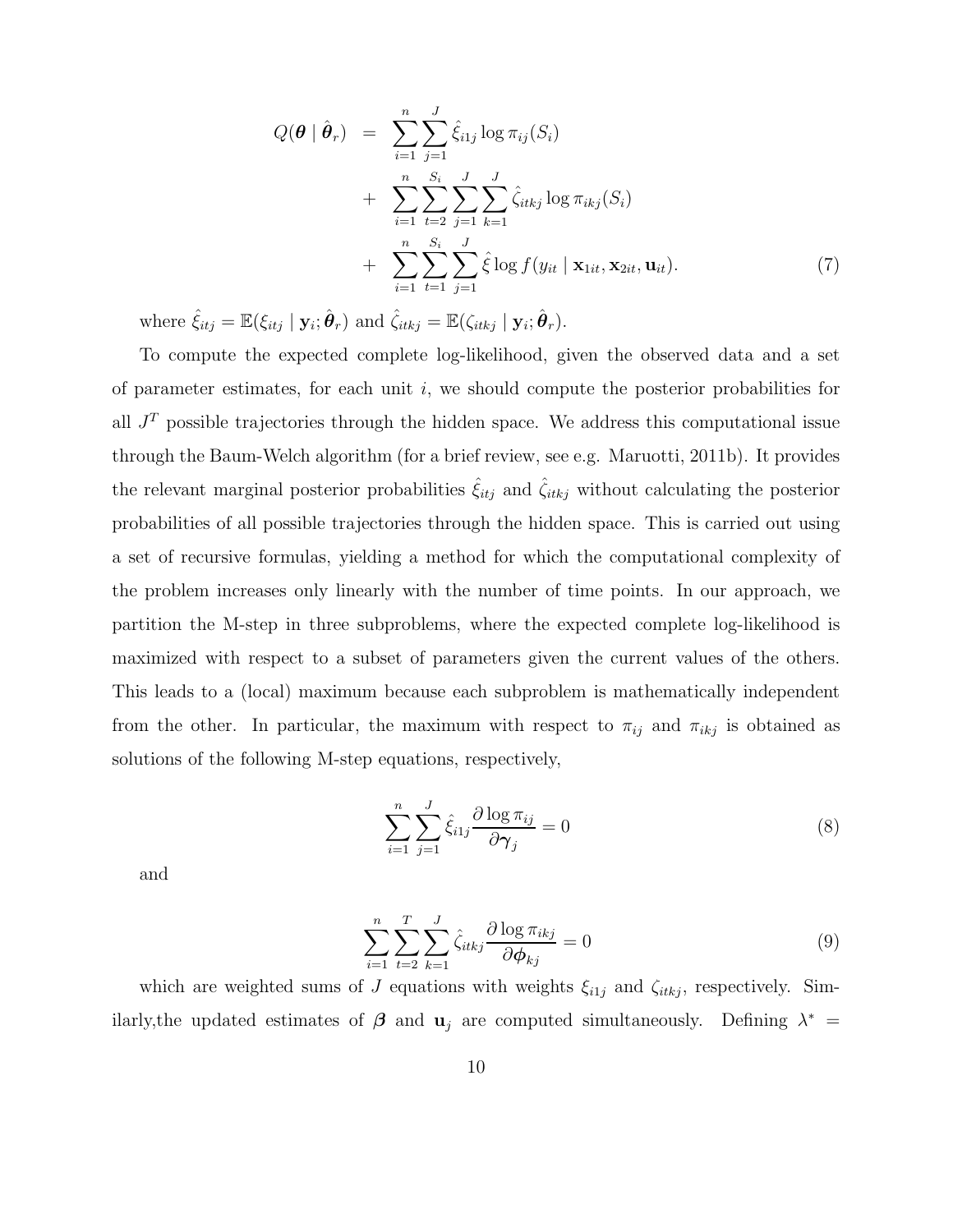$\{\beta_1,\ldots,\beta_p,\mathbf{u}_1,\ldots,\mathbf{u}_J\}$ , we obtain the updated estimates solving the following equation

$$
\sum_{i=1}^{n} \sum_{t=1}^{T} \sum_{j=1}^{J} \hat{\xi}_{itj} \frac{\partial \log f(y_{it} \mid \mathbf{x}_{1it}, \mathbf{x}_{2it}, \mathbf{u}_{it} = \mathbf{u}_j)}{\partial \mathbf{\lambda}^*} = 0
$$
\n(10)

To avoid the multinomial regressions defined by  $(8)$  and  $(9)$ , we could exploit the  $S_i$ 's discrete nature as described in the Appendix.

#### 4.2 Computational aspects

The EM algorithm may converge to local maxima of the log-likelihood function. The presence of multiple local maxima is well documented in the case of general latent class models. A number of initialization strategies could be pursued (see for a general discussion e.g. Scharl et al., 2010). To avoid local maxima, we follow short runs of EM. The algorithm is run several times from random starting points before passing to the EM algorithm without waiting for convergence using the threshold value

$$
\frac{|\log L_{r+1} - \log L_r|}{|\log L_r|} < 10^{-2}.\tag{11}
$$

We have observed that convergence to spurious maxima could be detected using short EM runs by monitoring class proportions. We selected the ten outputs of the EM short run maximizing the log-likelihood and checked for spurious solutions, where this effect did not occur. Then, these ten parameter sets were used to initialize longer runs of the EM algorithm. The final convergence criterion for the EM is set to

$$
\frac{|\log L_{r+1} - \log L_r|}{|\log L_r|} < tol,\tag{12}
$$

where the tolerance *tol* is set to  $10^{-5}$ .

Two drawbacks arise in the estimation procedure. The EM algorithm typically requires on inconveniently large number of iterations. To overtake this issue, the final steps of the algorithm could be replaced by a direct maximization procedure (using a Newton-type or Nelder-Mead simplex algorithms), which seems to work well and to be numerically stable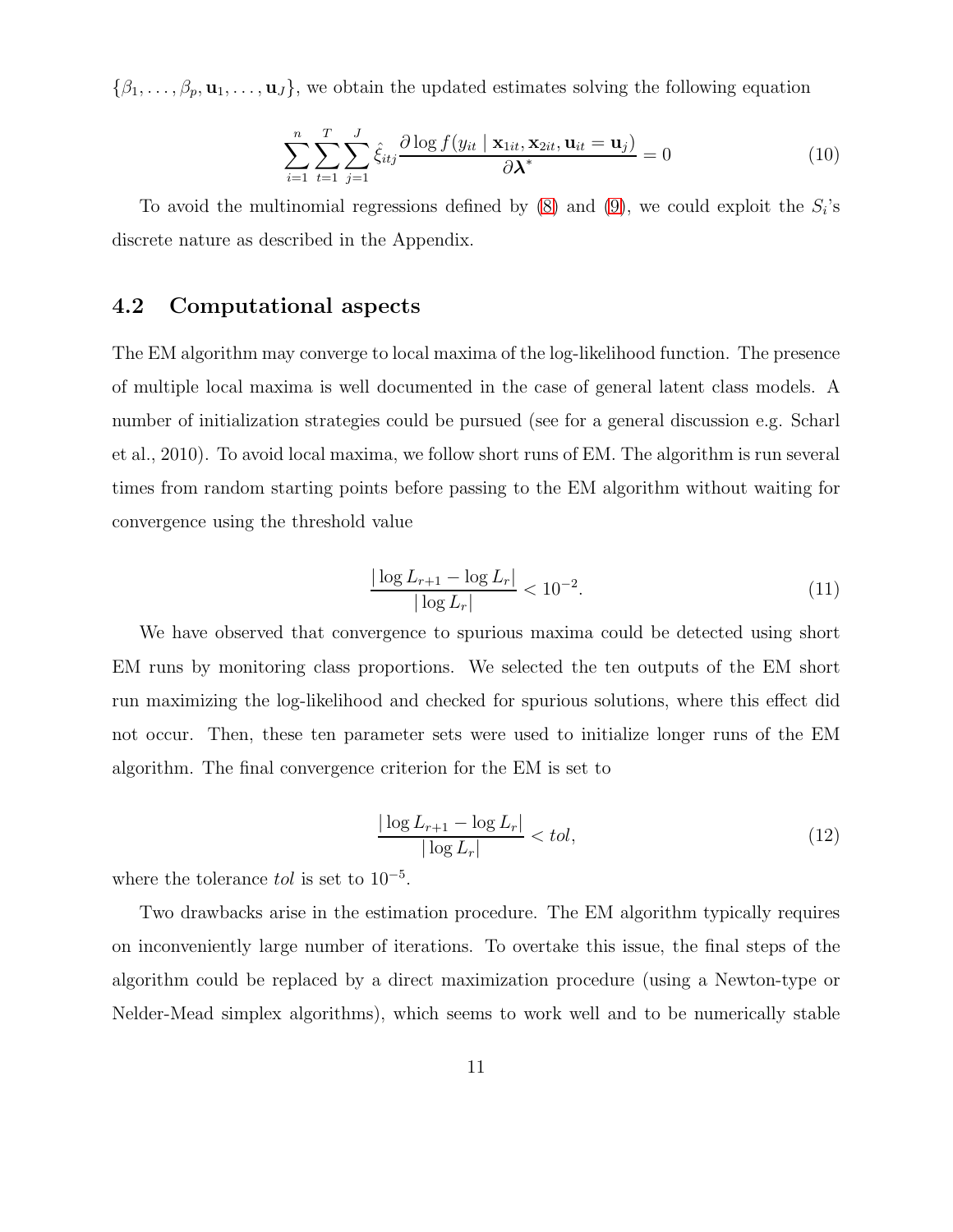when initial parameters are in the neighborhood of the maximum (see Bulla and Berzel, 2008; Zucchini and MacDonald, 2009, Chap. 3). Direct numerical maximization has appealing properties, especially concerning flexibility in fitting complex models and the speed of convergence in the neighborhood of a maximum. The main disadvantage of this method is its relatively small circle of convergence. Up to our experience, we suggest to start the estimation procedure with the EM algorithm and switches to a Newton-type algorithm when a certain stopping criterion is fulfilled. This leads to an algorithm that yields the stability and large circle of convergence from the EM algorithm along with superlinear convergence of the Newton-type algorithm in the neighborhood of the maximum. Since direct numerical maximization procedures implemented in general software can often perform unconstrained numerical minimization only, the parameter constraints need to be taken into account by different transformation procedures.

Furthermore, the EM algorithm outlined above does not produce standard errors of the estimates, because approximations based on observed information matrix often requires a very large sample size. Thus, to obtain standard errors, we consider a parametric bootstrap approach, refitting 200 bootstrap samples simulated from the estimated model parameters. The approximate standard error of each model parameter is then computed.

## 5 Simulation study

We carried out a simulation study to investigate the performance of the proposed approach focusing on the potential loss in efficiency resulting from latent structure misspecification. We generated several samples under different data generating mechanisms with the observed process given by a binary variable. We planned the simulation study to cover longitudinal schemes with different null dropout models. Data are simulated according to latent Markov heterogeneity structure. For each null model, we simulated 200 samples considering two experimental factors: the number of analyzed subjects  $n = 100; 250; 500$  and the number of maximum repeated measurements  $T = 5, 10$ ; we fix the number of latent states  $J = 2$ . We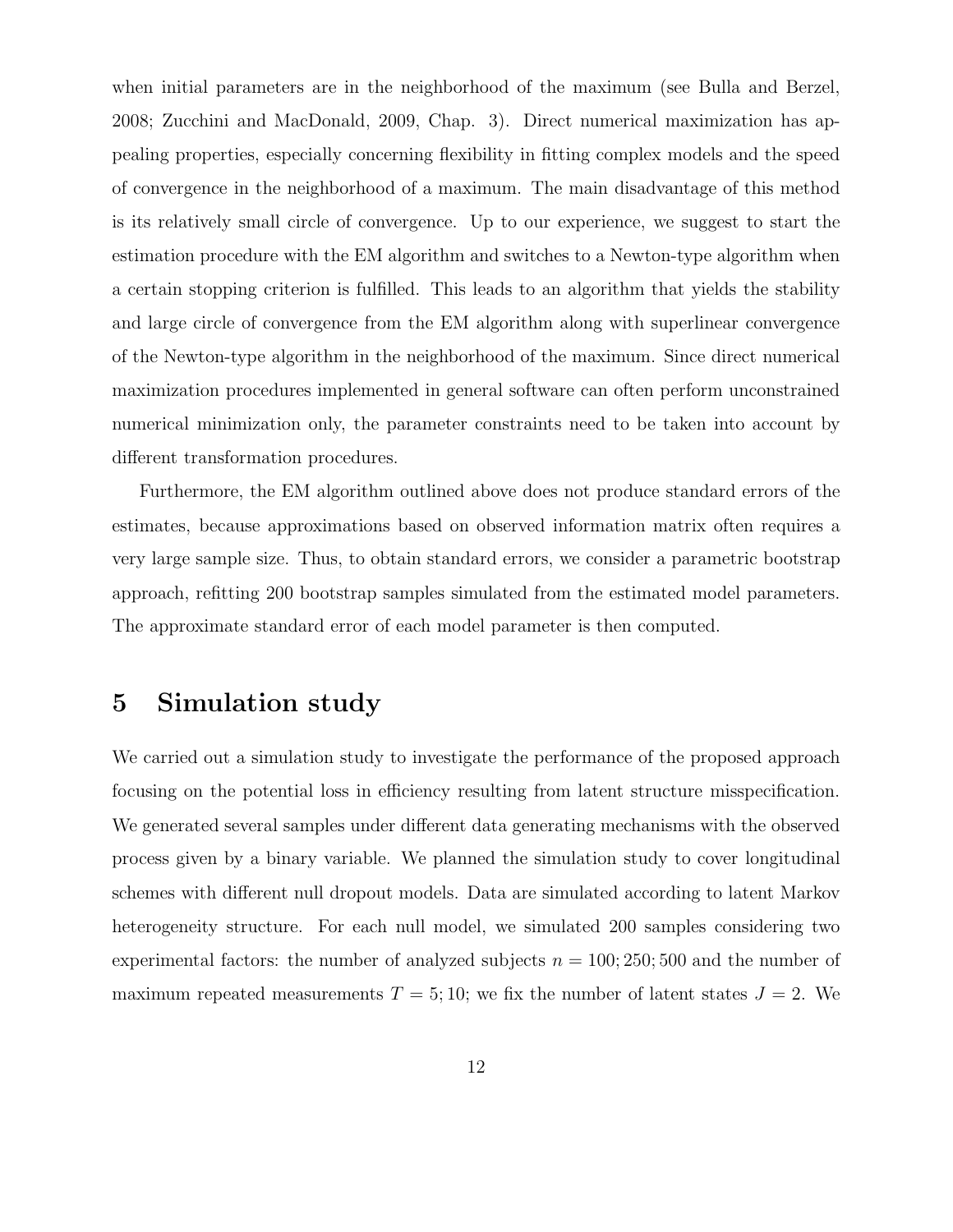estimated the parameter values of two different models on each sample: a conditional model based on a latent Markov heterogeneity structure, where the dropout mechanism modifies the shape of the latent distribution (which in the following will be referred to as  $M_1$ ); and a conditional model with discrete random effect  $(M2)$ , where the latent structure is assumed time-constant, i.e. ignores the presence of time-dependence (as described in Alfo and Aitkin, 2000).

#### 5.1 Conditional simulation scheme

The dropout indicator variable  $S_i$  was drawn from a discrete distribution, with  $Pr(S_i = t)$  $1/T, t = 1, \ldots, T$ . Thus, on average  $(T-1)/T$ % of subjects dropout prematurely. The latent process is defined according to  $(8)-(9)$  $(8)-(9)$ . The following set of parameters

$$
\boldsymbol{\gamma} = \begin{bmatrix} \gamma_{01} \\ \gamma_{11} \end{bmatrix} = \begin{bmatrix} 2.0 \\ -0.5 \end{bmatrix} \quad \boldsymbol{\phi}_{11} = \begin{bmatrix} \phi_{011} \\ \phi_{111} \end{bmatrix} = \begin{bmatrix} 5.0 \\ -1.5 \end{bmatrix} \quad \boldsymbol{\phi}_{21} = \begin{bmatrix} \phi_{021} \\ \phi_{121} \end{bmatrix} = \begin{bmatrix} 5.0 \\ -0.75 \end{bmatrix}
$$

was chosen so that latent process was strongly related to dropout time.

We consider a single covariate linear predictor where  $x_{it}$  was drawn from a  $N(0, 1)$  distribution with fixed parameter  $\beta = 0.5$  and state-specific intercepts equal to 1.0 and  $-1.5$ respectively.

To evaluate model performance in recovering the true model structure and to investigate the effects of misspecification in drawing inference, we compared models on the basis of their ability to accurately estimate the fixed effect. We measured the accuracy by evaluating bias, standard errors and mean square errors of the estimators. We started each run from a randomly chosen set of parameters and stopped the algorithms when the increase in the log-likelihood was less than 10<sup>-5</sup>. For each of the two models, whenever possible, we used the same starting points. The experiments provide evidence to draw some conclusions. We summarize simulations results in Table 1.

The conditional model based on a latent Markov heterogeneity structure perform well, in terms of both bias and standard errors. The gain obtained by such a model with respect to its correspondent (more parsimonious) time-constant specification is sensible; the use of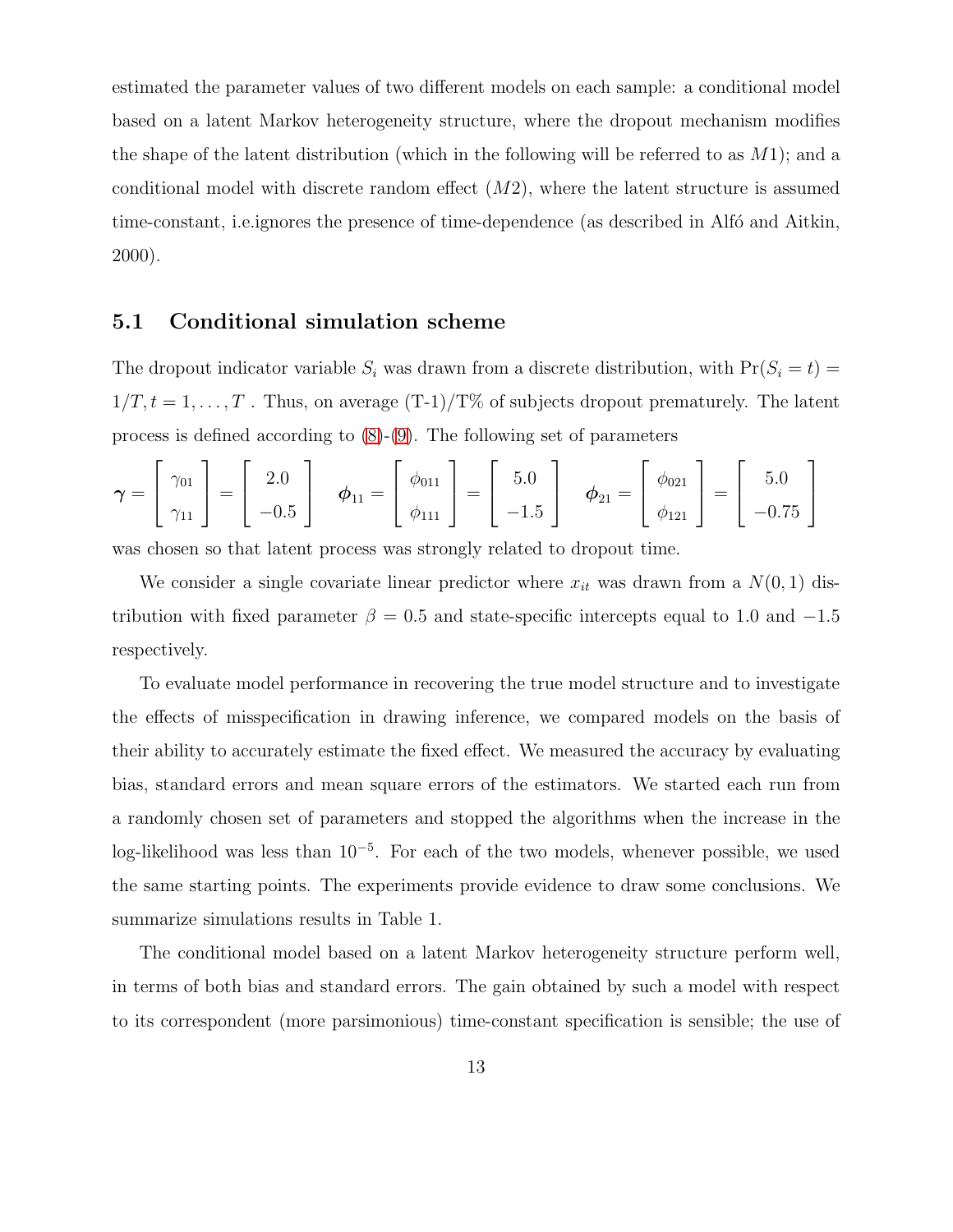a more complex model provides significant improvements (see Table 1). This show that a misspecification of the latent structure may cause a severe bias in the estimation of the observed process, even if the latter is correctly specified, confirming the results of Maruotti and Rocci (2012). Moreover, when simulation study design allows for  $T = 5$  and  $n = 100; 250$ repeated measurements, the more parsimonious time-constant approach provides the same performance (even slightly better) than the true model. By increasing the length of subjects' sequence leads to an improvement in the parameter estimates, as expected.

In conclusion, the simulation study provide insights on the sensitivity of parameter estimates in the observed process with respect to the latent structure: ignoring time-dependence leads to inefficient estimates of the observed process, highlighting that the linear predictor is sensitive to perturbations in the latent structure; that is, altering the latent structure may produce a significant loss of efficiency of the model parameter estimators. It also shows that, for short panels, differences between the two approaches are less evident. In terms of efficiency, sensible differences can be observed for large T.

#### 5.2 A joint model simulation scheme

In order to assess the empirical performance of the conditional estimator that considers the distribution of  $y_i$  conditional on the missingness indicator in approximating the joint probability of response and missingness processes, we simulate data from a modified version of the latent class model described in Beunckens et al. (2008). The design of the simulation study is the following. We simulated samples from a bivariate model where the primary response and the dropout variable (namely,  $R_{it}$ ) are conditionally independent given the latent structure. The primary response is Bernoulli distributed with

$$
g(E[Y_{it} \mid u_{it}, x_{it}]) = x_{it}'\boldsymbol{\beta} + u_{it}
$$
\n
$$
(13)
$$

where covariate values are again randomly generated from a  $N(0, 1)$  distribution with fixed parameter  $\beta = 0.5$  and class-specific intercepts equal to 1.0 and  $-1.5$  respectively.. The dropout model can be formulated as follows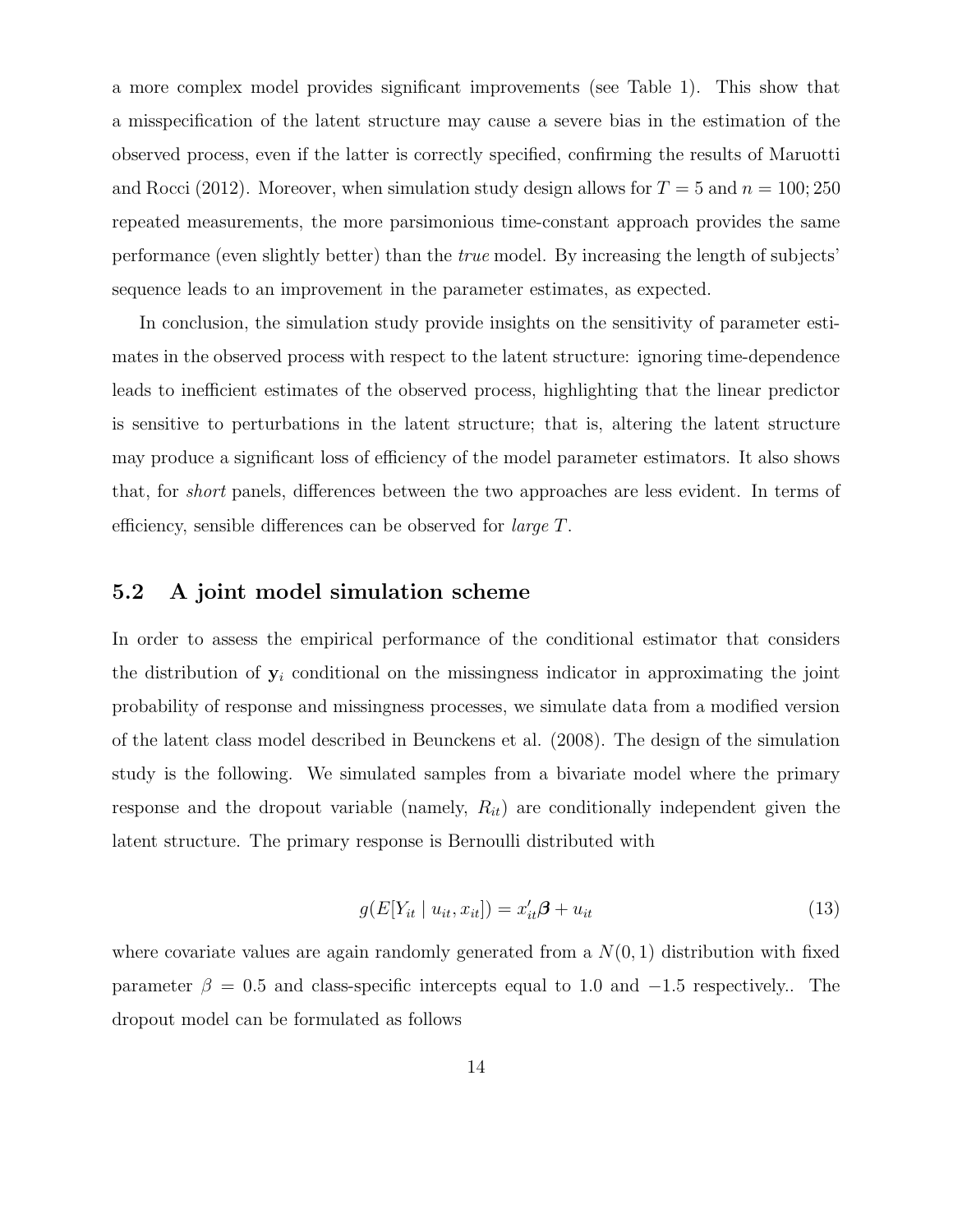$$
g(E[R_{it} | u_{it}]) = \begin{cases} -3, & j = 1 \\ -1.5 & j = 2 \end{cases}
$$
 (14)

with  $R_{it} = 1, \forall t > t^* : R_{it^*} = 1$  and, accordingly, the dropout indicator  $S_i$  is defined. An homogeneous latent Markov structure is considered with  $\pi_{ij} = \pi_j = [0.6, 0.4]$  and

$$
\boldsymbol{\pi} = \left[ \begin{array}{cc} \pi_{11} & \pi_{12} \\ \pi_{21} & \pi_{22} \end{array} \right] = \left[ \begin{array}{cc} 0.8 & 0.2 \\ 0.2 & 0.8 \end{array} \right]
$$

For each of the generated samples, we estimated the parameter values for the two models  $M1-M2$  defined before. We give in Table 2 the parameter estimates for the fixed parameter  $\beta$  for these models, with standard errors and mean square error, all averaged over simulations.

A clear and consistent path with respect to all conditional models fitted can be observed, indirectly confirming conclusions drawn by Follman and Wu (1995) in a different setting. The modest additional amount of computing resources needed to estimate the conditional model based on a latent Markov heterogeneity structure, and the better results obtained in terms of both bias and mean square error, seem to suggest the use of this new approach, in the binary case discussed here.

For the classic discrete random effect model, the estimated parameter seems to be persistently biased showing no changes with increasing sample size, while the mean square error seems to slightly increase with increasing number of (maximum) measurements per subjects. The empirical results provide evidence that, in this context, misspecification of the latent distribution may cause bias in the fixed parameter estimates.

## 6 Illustrative example

To illustrate the proposed approach, we consider a dataset derived from a skin cancer longitudinal study conducted to evaluate the effects of  $\beta$ -carotene to prevent non-melanoma skin cancer in high-risk subjects. After a description of the dataset, we analyze the probability of recording a new cancer with respect to a set of observed covariates. We are going to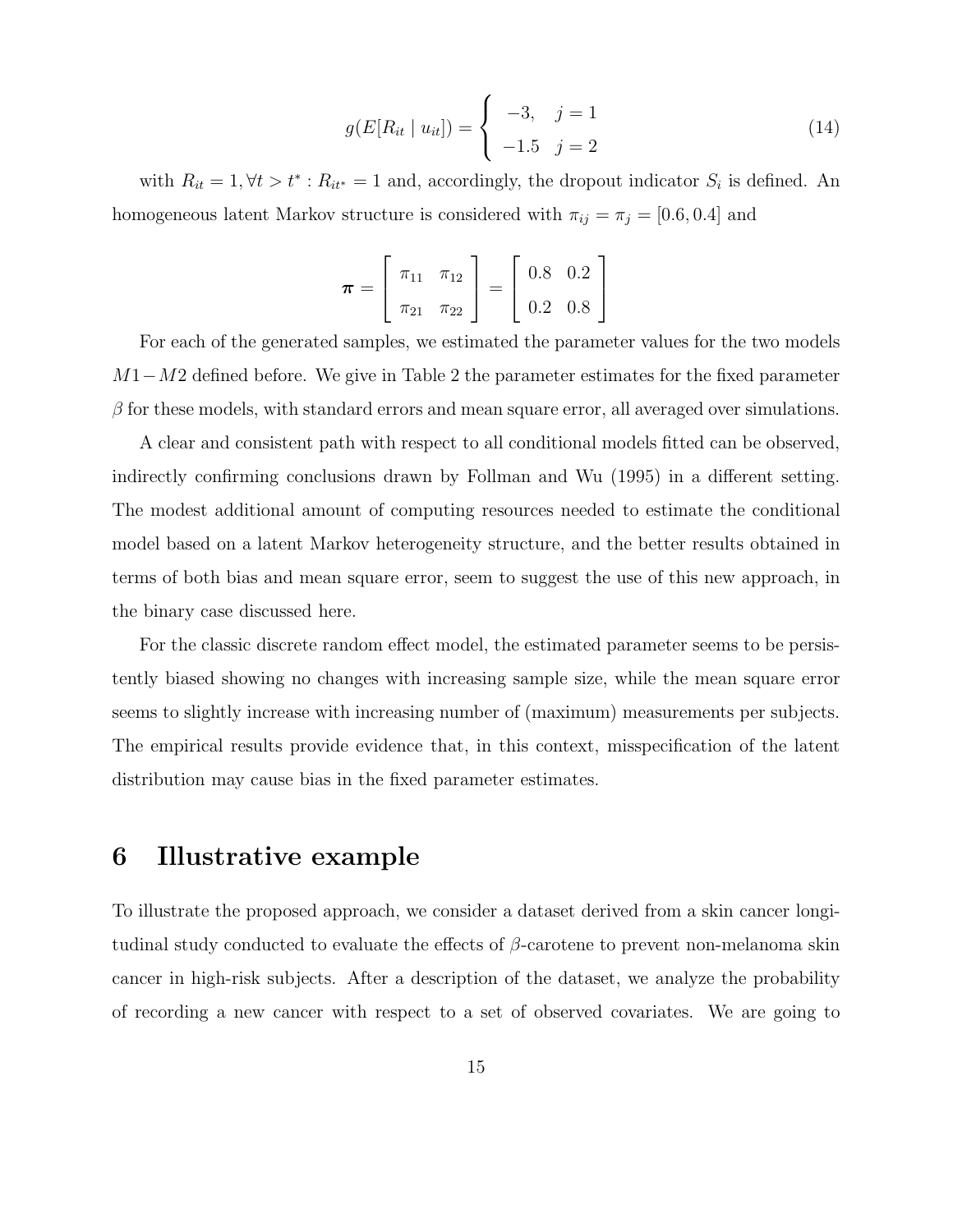provide results for the dynamic latent class models proposed in Section 3 in comparison with the proposal described in Alfò and Aitkin (2000), where the latent process is assumed timeconstant. We select such a dataset because the subjects are followed for a limited number of times, making the *standard* random effect approach attractive and competitive with respect to the latent Markov-based model introduced in previous sections.

#### 6.1 Data description

Greenberg et al. (1990) presented a randomized, double-blind, placebo-controlled clinical trial of beta-carotene to prevent non-melanoma skin cancer in high risk subjects. The dataset is a sample of  $n = 1683$  patients randomized to either placebo or 50mg of beta-carotene per day and observed over a 5-years follow-up, giving a total of 7081 observations. Subjects were examined once a year and biopsied if a cancer was suspected to determine the number of new skin cancers occurring since the last exams. In addition to the response variable (in our analysis, the presence of a new skin cancer), some covariates are also available: age at the baseline (in years), skin type  $(1 = \text{burns}, 0 = \text{otherwise})$ , gender  $(1 = \text{male}, 0 = \text{female})$ , exposure (baseline number of previous skin cancers) and treatment (1 =  $\beta$ -carotene, 0 = placebo). Summary statistics over times are provided in Table 3. The number of subjects who dropped out at each time is displayed in Figure [1.](#page-28-0) The figure reveals the dropout rate over time. Only 811 subjects complete the study. The 52% of the subjects dropped out before the completion time. In detail, 53, 60, 183 and 576 subjects were dropped out after first, second, third and fourth year, respectively. Table 4 reports the descriptive statistics among patients in the dropout and non-dropout groups cross-classified with end and nonend presence of a new skin cancer. Those subjects who dropped out have higher percentage of having new skin cancers  $(17.61\%$  vs.  $15.59\%)$  as well as end new cancers  $(56.58\%$  vs. 46.15%) than those who completed the study.

The aim of the study was to test the possible cancer-preventing effects of beta carotene. Beta carotene has been considered as a possible treatment associated with a decreasing risk of skin cancer. Thus, the treatment was randomly assigned to subjects who had had a skin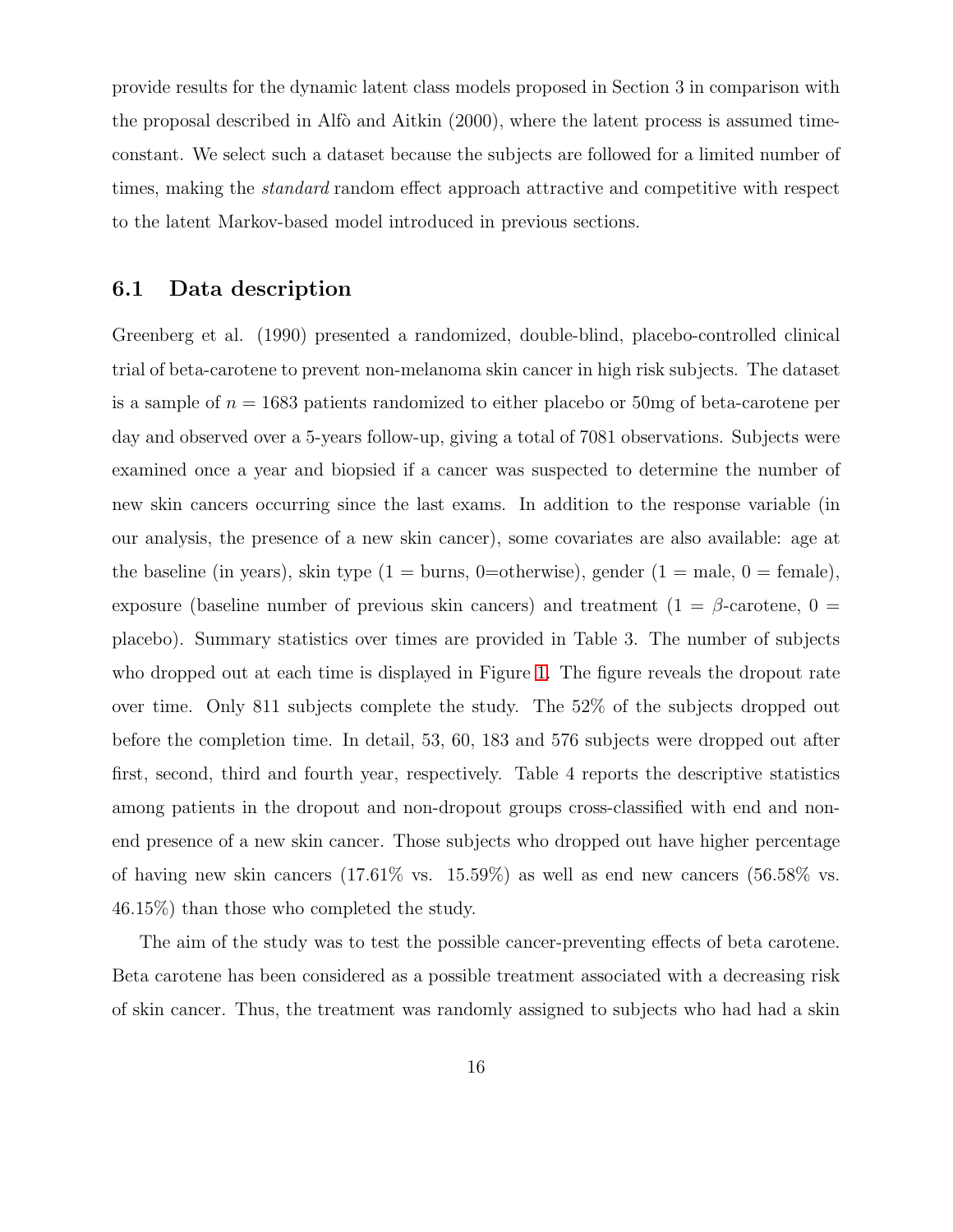cancer by daily administrating either placebo or beta carotene and by yearly looking at the effects of the treatment on the occurrence of new skin cancers. We provide some descriptive info on these two groups of subjects in Figures [2](#page-28-1)[-3.](#page-29-0) Treated subjects seem to be more likely to have new skin cancers, while dropouts seems to be similar in the beta carotene and the placebo groups.

#### 6.2 Model selection and Sensitivity analysis

Clearly, neither the proposed models nor any other alternative can be seen as a tool to definitely test for non-ignorable missing mechanism; in fact, without additional information, identification is driven by unverifiable assumptions. Owing to the inclusion of a latent structure in model specification, sound strategies are considered and compared to model dependence on the missing-data. We look at the stability of results across such range of models as an indication about the belief that we can be put into them.

Results of previous fitting (see e.g. Hasan et al., 2009; Maruotti 2011a) suggested that there is a substantive between-subjects heterogeneity as well as the need of properly accounting for dropouts. We consider several models under different assumptions on the latent structure and on its relation to the time to dropout. In our illustrative example, observations are realizations of Bernoulli random variables with canonical parameter  $\lambda_{it}$ . Formally, we have

$$
\pi_{ij}(S_i) = \frac{\exp(\gamma_{0j} + \gamma_{1j}s_i)}{1 + \sum_{h=1}^{J-1} \exp(\gamma_{0h} + \gamma_{1h}s_i)},
$$

$$
\pi_{ikj}(S_i) = \frac{\exp(\phi_{0kj} + \phi_{1kj}S_i)}{1 + \sum_{h=1}^{J-1} \exp(\phi_{0kh} + \phi_{1kh}S_i)}
$$

and the linear predictor is given by

$$
logit(\lambda_{it}) = \beta_0 + \beta_1 age_i + \beta_2 skin_i + \beta_3 gender_i + \beta_4 exposure_i + \beta_5 treatment_i + u_{it}.
$$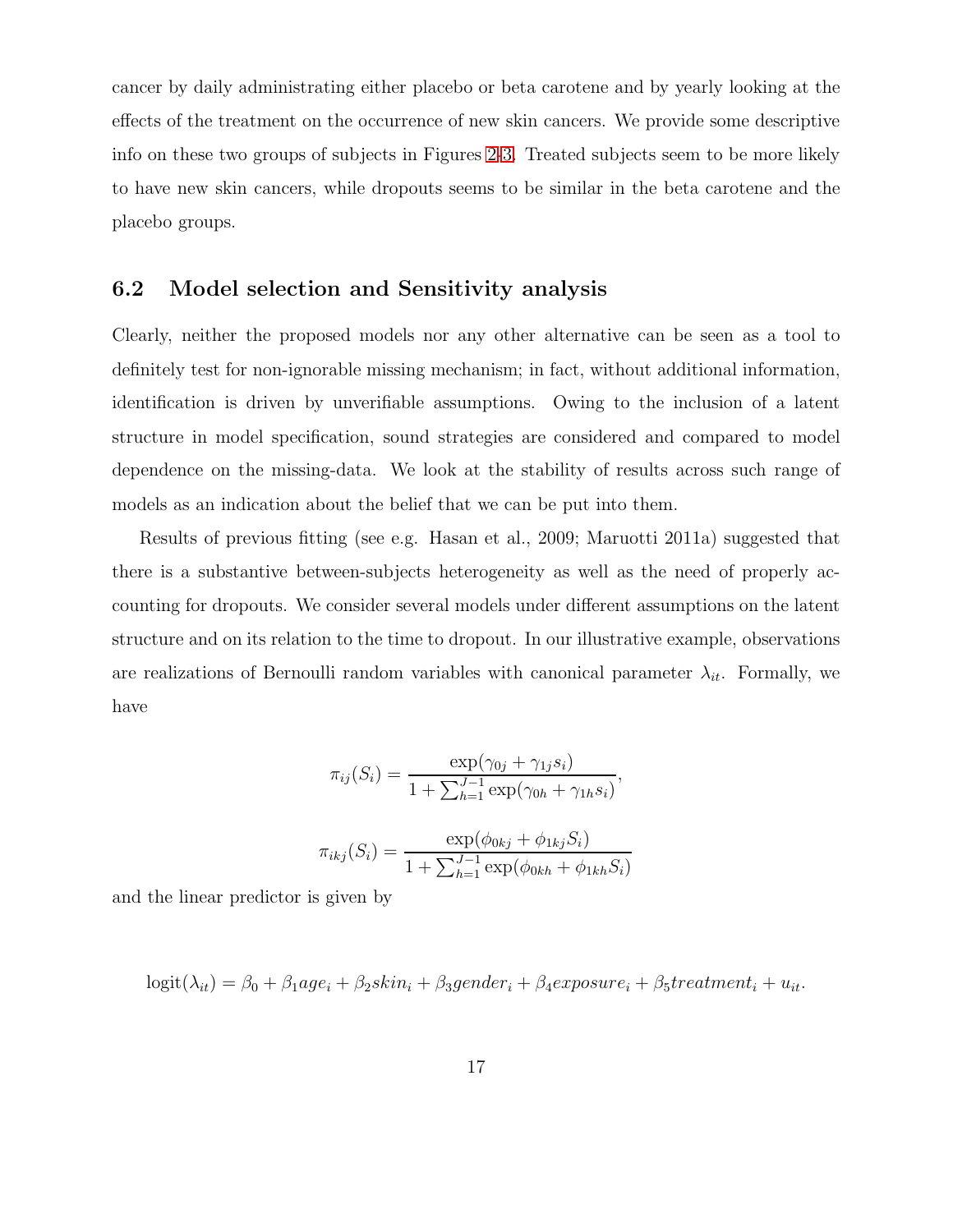Again we aim at comparing our approach with existing methods, and thus we compare our proposal with the one of Alfo and Aitkin (2000) where

$$
\pi_{ij} = \Pr(u_i = u_j \mid S_i) = \frac{\exp(\gamma_{0j} + \gamma_{1j} s_i)}{1 + \sum_{h=1}^{J-1} \exp(\gamma_{0h} + \gamma_{1h} s_i)}
$$

and

$$
logit(\lambda_i) = \beta_0 + \beta_1 age_i + \beta_2 skin_i + \beta_3 gender_i + \beta_4 exposure_i + \beta_5 treatment_i + u_i.
$$

We would remark that, due to imposed restrictions on the latent structure, fitting the random effect model with time-constant heterogeneity could not be accomplished by using the algorithm described in Section 4. A detailed description of algorithms used in this illustrative example to fit it can be found in Aitkin (1996).

Clearly, our analysis assumes that  $J$  is known, whereas in practice it is not. We approach this question in the usual way by selecting different values of  $J$  and then select the best solution. We fit the models for increasing values of the number of states (or mixture components) and compare results in terms of penalized likelihood. AIC (Akaike, 1973) and AIC3 (Bozdogan, 1994) are measures of model complexity associated with some criteria that only depend on the number of parameters; some other measures depend on both the number of parameters and the sample size as AICc (Hurvich and Tsai, 1989), AICu (McQuarrie et al., 1997) and BIC (Schwarz, 1978). The dynamic approach proposed in this paper overtakes its respective time-invariant competitor. In this illustrative example, a conditional model based on a latent Markov heterogeneity structure with three classes is preferred according to all the considered AIC-based criteria (see Table 5). BIC, instead, highlights the lack of parsimony of assuming a Markovian-based latent process, making reasonable to consider the more parsimonious time-constant approach.

Nevertheless, we would remark that different strategies can be pursued to determine the order of the model. Selecting a model that minimizes the penalized likelihood-based indexes provides a parsimonious model that fits the data well. However, in specific application context, it could be preferable to include a larger number of classes at the expense of higher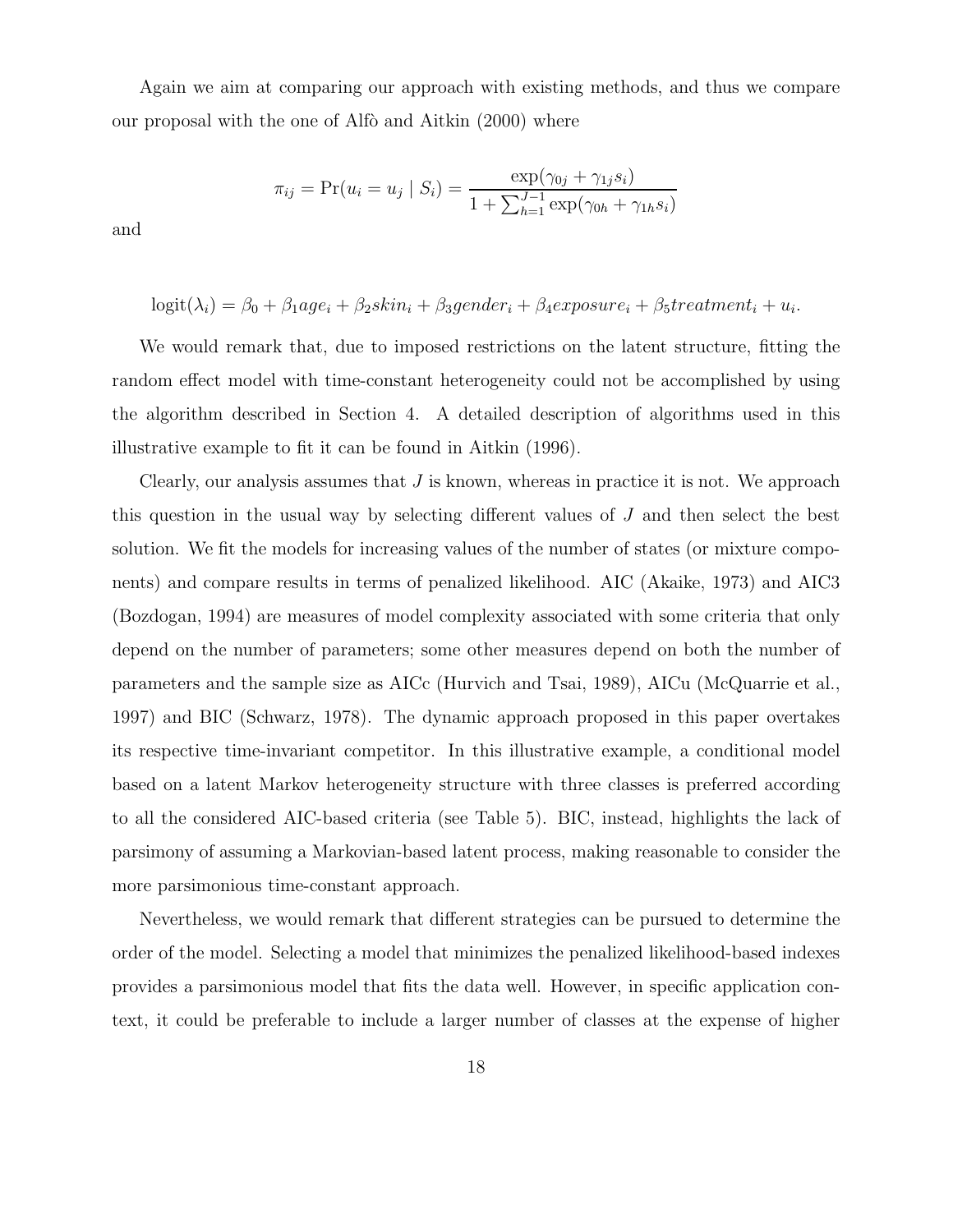penalized likelihood values. Thus such criteria could be used as a guide only. The final decision on how many classes and which model are to be considered could be evaluated in terms of physical meaning and model interpretability. According to Bartolucci et al. (2009), we suggest the use of the penalized likelihood criteria together with that of diagnostic statistics measuring goodness-of-classification. In fact, as a by-product of the adopted estimation procedures, it is possible to classify subjects on the basis of the posterior probabilities estimates, i.e.  $\hat{\xi}_{itj} = \mathbb{E}(u_{itj} | \mathbf{y}_i, \hat{\boldsymbol{\theta}}_r)$  where  $\mathbb{E}(u_{itj} | \mathbf{y}_i, \hat{\boldsymbol{\theta}}_r)$  represents how likely the *i*-th subject belongs to class j at time t, taking into account the observed process and the time to dropout. This represents a substantial difference with the conclusion that can be drawn adopting a standard parametric approach. Since the obtained classification in latent classes depends on the number of observed measurements, the latent structure could be then used to assess the dependence between the missingness and the outcome processes. To check for missclassification and fuzziness of the obtained classification, we can measure the quality of the classification by the index

$$
H = \frac{\sum_{i=1}^{n} \sum_{t=1}^{S_i} \left( \max \left( \hat{\xi}_{it1}, \dots, \hat{\xi}_{itJ} \right) - \frac{1}{J} \right)}{(1 - \frac{1}{J}) \sum_{i=1}^{n} S_i}
$$

Index  $H$  is always between 0 and 1, with 1 corresponding to the situation of absence of uncertainty in the classification, since one of such posterior probabilities is equal to 1 for every individual at every time, with all the other probabilities equal to 0. It helps in identifying if the population clusters are sufficiently well separated. It is worth noting that each state is characterized by homogeneous values of estimated random effects; thus, conditionally on observed covariates values, subjects from that state have a similar propensity to the event of interest. Again, our proposal is the preferred model, providing the best goodness-ofclassification (see Table 6).

#### 6.3 Results

Table 7 presents the results from fitted models under different assumptions on the latent distribution. Looking at model parameter estimates and considering a significance level of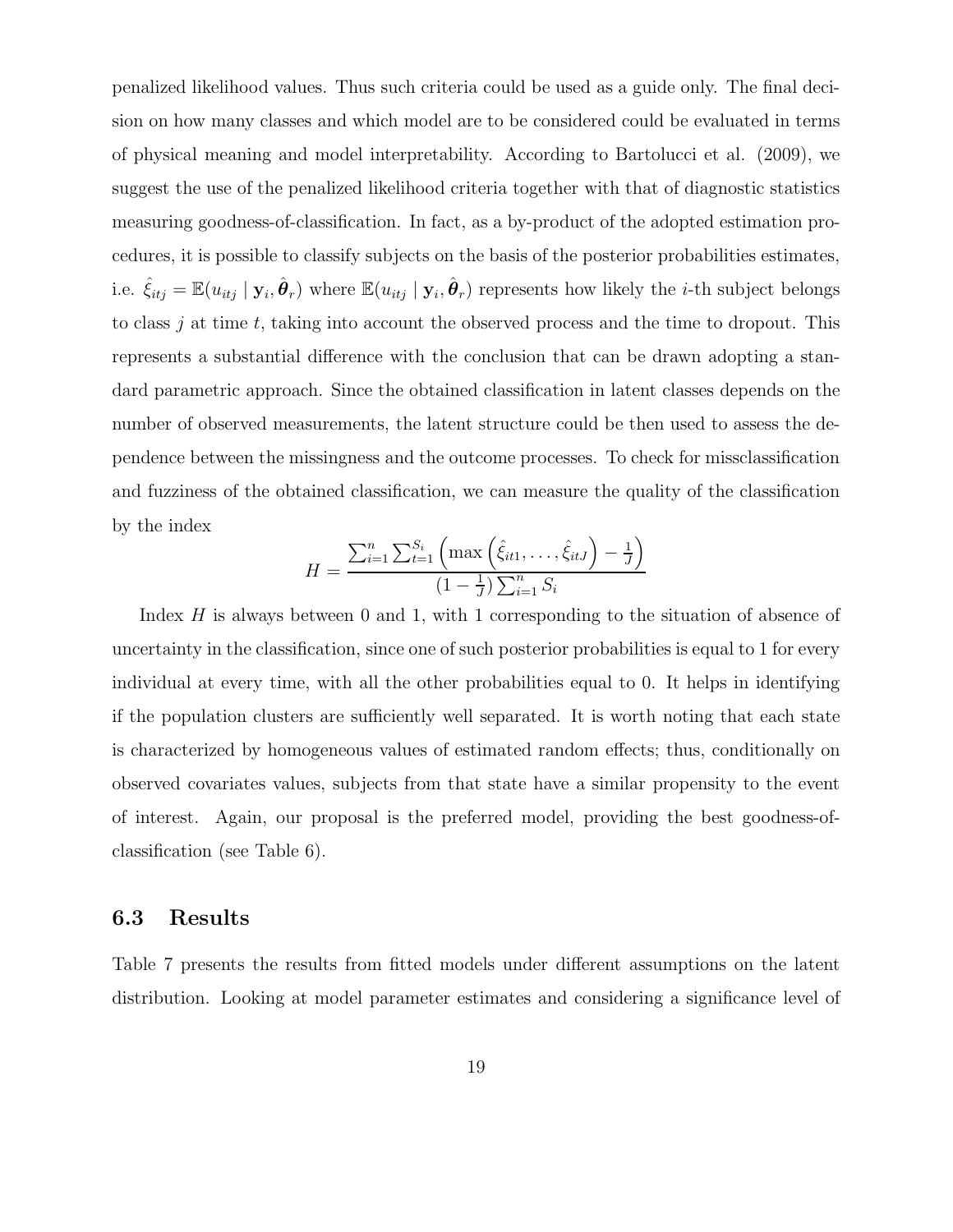5%, the covariates age, gender, skin and exposure have a strong influence on the probability of observing a new skin cancer. We also get a quite unexpected result: the treatment does not affect the observed process, thus posing questions on program effectiveness. However, such a result is in line with Greenberg et al. (1990).

Fixed effects estimates are similar across models, even if lower parameter values are estimated for *gender* and *exposure* if a time-constant latent structure is assumed. Again, this is not surprising and it is in line with the suggestions derived from the simulation study. In detail, subjects with a burned skin are more likely to have a new skin cancer than other subjects. The main risk factor for skin cancer is exposure to sunlight, but there are also other factors which may increase the chance of getting a skin cancer. People who have had at least one severe, blistering sunburn are at increased risk of skin cancer. Although people who burn easily are more likely to have had sunburns as a child, sunburns during adulthood also increase the risk of skin cancer.

This is confirmed by looking at fixed effect associated with the age variable. The risk of new skin cancers is higher for the elderly. It is well-known that an age-related reduction of cutaneous melanocytic density results in more extensive penetration of UV light into the dermis of elderly subjects, thus causing more extensive damage. Likewise, age has a negative effect on the number and function of Langerhans cells of the epidermis, which are responsible for cutaneous immune function. It is most probable that this immune deficiency is responsible for the clinical expression of malignancy (see e.g. Swift et al., 2001).

There appears to be a gender related difference in the development of new skin cancers as well. Epidemiological studies have reported the development of significantly more nonmelanoma skin cancer in men than women (Graells, 2004). It is currently believed that lifestyle choices play a major role in this gender disparity. Historically men tended to have occupations that required them to spend more time out in the sun and overall men are less likely to use sun protection than women. Occupational exposure to ultraviolet light does show a strong relationship between cumulative sunlight exposure and skin cancer risk (Gawkrodger, 2004). Finally, as expected, exposure (i.e. the number of previous skin can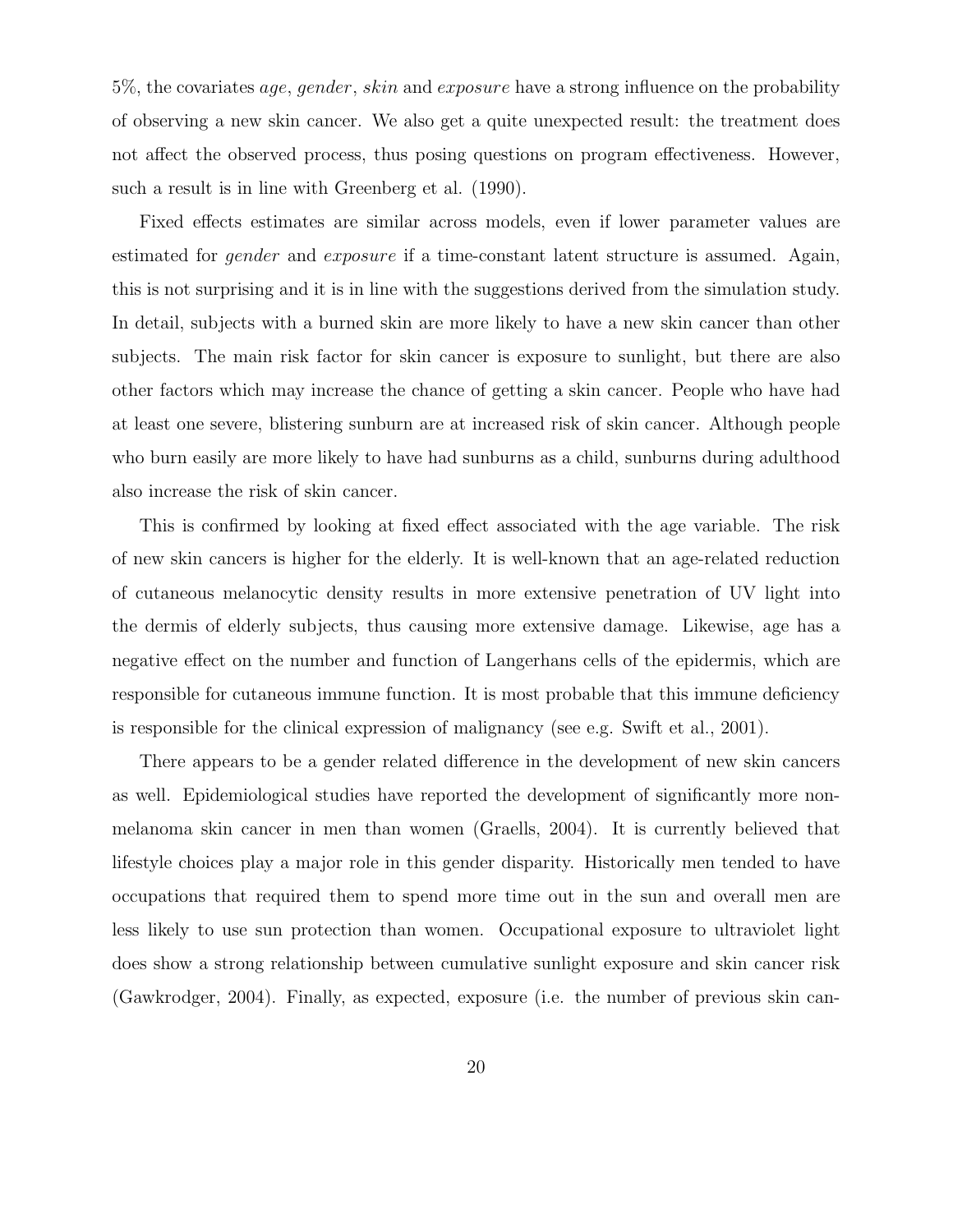cers) contributes to increment the probability of observing a new skin cancer.

The latent structure deserves further comments. Introducing a latent structure in model specification allows us to define different risks of relapses associated with latent states. In fact, the latent states may be interpreted as the vulnerability of the subject to recording a new cancer if faced with a high risk situation, and the presence/absence of new cancer on a given year is affected by the subject's vulnerability to cancer on the given year and whether the subject faced a high-risk situation on that year. Interpreting the models this way suggests that relapse is not necessarily an observable condition; it may be a specific latent condition that presumably leads to cancer with higher probability than others, but not with certainty.

A three class model is selected according to all AIC-based criteria. Class-specific location estimates are given by  $\{6.13, -6.01, 4.59\}$ . Class 2 is clearly the non-cancer class, while both the others imply a more likely vulnerability towards recording a new skin cancer. Latent parameters estimates are provided in Table 8. While the dropout indicator does not affect the probability of belonging to one of the classes at the first time, it is significant in determining the evolution over time and across classes of the propensity of being more likely to record a new skin cancer. Through a local decoding procedure it is possible to draw conclusions on the relationship between vulnerability and dropouts. In fact, we are able to estimate the most likely latent class in correspondence of the last subject observation before attrition. As a result we identify different patterns. Indeed, the 53 subjects dropping out after one visit only are mainly in good health conditions, as well as those 183 whose we recorded three measurement. A different situation has been detected for subjects having two or four measurements. These 60 and 576 subjects, respectively, are mainly clustered in the more vulnerable states (see Table 9). Further, the average probability of each latent state at every time occasion is represented in Figure [4.](#page-29-1)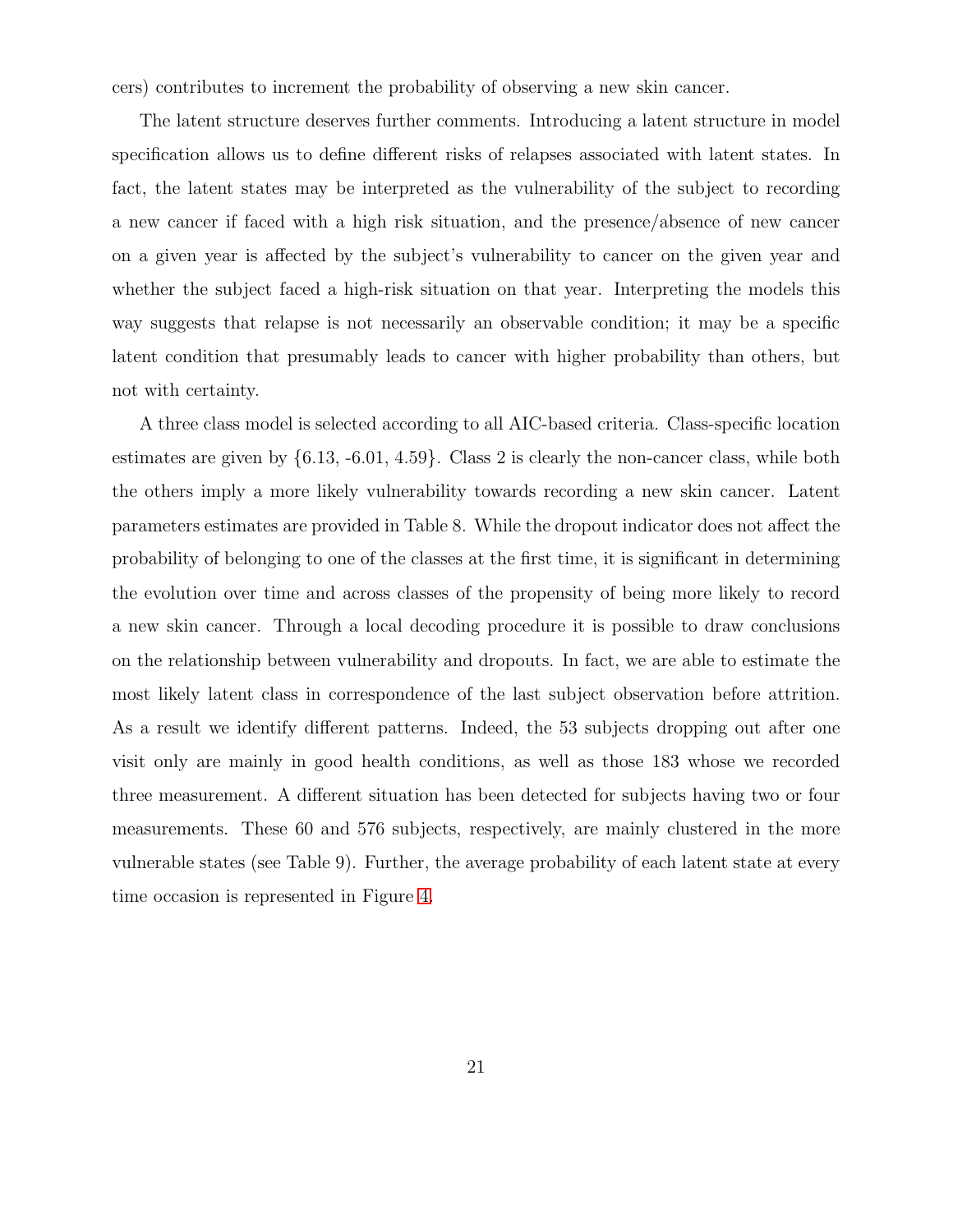## 7 Discussion

We introduce a conditional model based on a latent Markov heterogeneity structure for longitudinal binary responses to account for nonignorably dropout mechanism. Through its structure, the model captures unobserved time-dependent heterogeneity between latent subpopulations. We have empirically demonstrated (i.e. in a simulation study) that a right assumption for the latent structure is crucial for drawing valid inferences; indeed, a wrong assumption, as the simulation study shows, can have devastating effects. Therefore a more elaborated approach than the standard random effect approach is required to deal with time-dependence.

We provide a general framework to deal with heterogeneous dynamic latent processes. The approach has been defined using a first order Markov chain, but can be straightforwardly generalized to higher order Markov chains, the only relevant change being the increased complexity of the resulting likelihood and the increased computational effort needed. Moreover, it represents a computationally feasible procedure to deal with high dimensional random parameters vectors, since the required computational effort is only linear in the number of dimensions. The proposed approach is an extensions of random effects models and shared parameter models. Our proposal is more general than shared parameter models in that the unobserved heterogeneity not assumed to be independent, but rather to have a timedependent structure. One consequence of this assumption is that the observed data are also correlated. A drawback of our proposal is that it implies an MNAR mechanism by construction, as shown in a similar context by Tsonaka et al. (2009).

The conditional approach can be further developed re-expressing it to allow for different state-specific intercepts, conditionally on the values assumed by  $S_i$ . It is particularly convenient to consider such an extension whenever the latent process distribution can be thought of as heavily determined by the conditioning of  $S_i$ . Of course, our approaches could deal with counts or continuous response data (it requires the use of a different kind of distribution from the Bernoulli used here).

An important aspect in the specification of the latent structure is the definition of the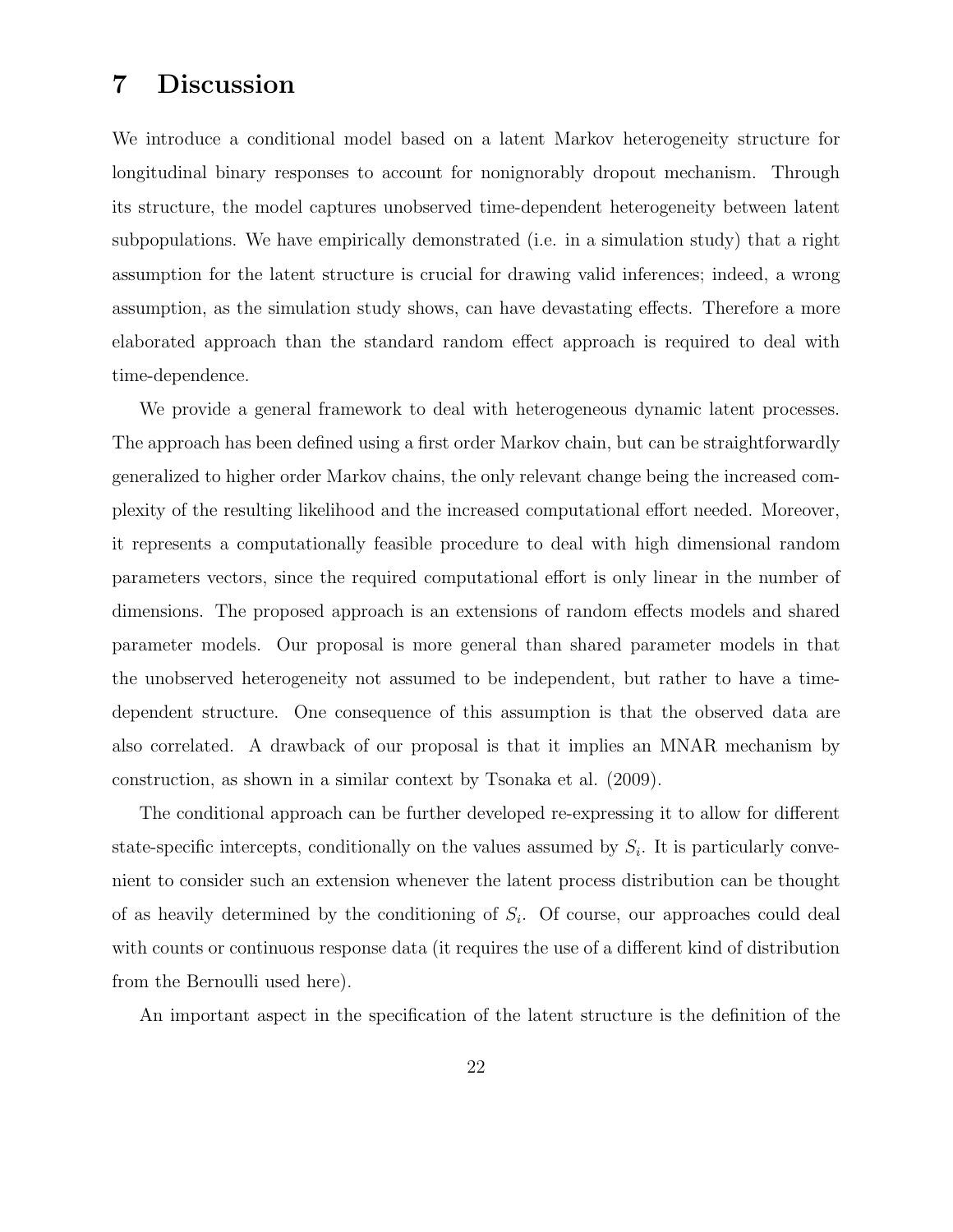number of latent states. In this paper, we addressed this issue by looking at several penalized likelihood-based criteria. Nevertheless, further investigation should be devoted to the choice of the number of latent classes. The problem regarding which criterion is able to identify the model with the best trade-off between fit and complexity remains still open.

In our development, all subjects are assumed to have  $T$  measurements. In some settings, subjects may have different sequence lengths by design, i.e. informative and noninformative missing arise. A proper summary measure to deal with the missingness mechanism can be obtained by including an indicator variable for the noninformative measurements. A further extension may deal with the distinction between time-dependence and heterogeneity due different dropout propensities. In other words, ideally, unobserved heterogeneity due to dropout could be disentangled from behavior-persistence.

As a final remark, we would point out that the proposed approach can be extended to the continuous-time case, i.e. when the time a subject spends in the study is continuous. Then the observed and the dropout processes can be jointly modeled in a unique framework as recently proposed, in a survival context, by Viviani et al. (2013).

## Appendix

Let

$$
I_t = \{i : S_i = t; i = 1, \dots, n\}
$$

be the subset of subjects having  $S_i = t$  with

$$
|I_1| + |I_2| + \cdots + |I_T| = n_1 + n_2 + \cdots + n_T = n.
$$

Now the log-likelihood can be explicitly written as follows

$$
\log L(\cdot \mid S_i) = \sum_{i \in I_1} \log \left\{ \sum_{\mathbf{u}_{i1}} \cdots \sum_{\mathbf{u}_{iT}} \left[ \Pr(\mathbf{u}_{i1} \mid S_i) \prod_{t=2}^T \Pr(\mathbf{u}_{it} \mid \mathbf{u}_{it-1}, S_i) \prod_{t=1}^T f(y_{it} \mid \mathbf{u}_{it}) \right] \right\} + \cdots + \sum_{i \in I_T} \log \left\{ \sum_{\mathbf{u}_{i1}} \cdots \sum_{\mathbf{u}_{iT}} \left[ \Pr(\mathbf{u}_{i1} \mid S_i) \prod_{t=2}^T \Pr(\mathbf{u}_{it} \mid \mathbf{u}_{it-1}, S_i) \prod_{t=1}^T f(y_{it} \mid \mathbf{u}_{it}) \right] \right\}
$$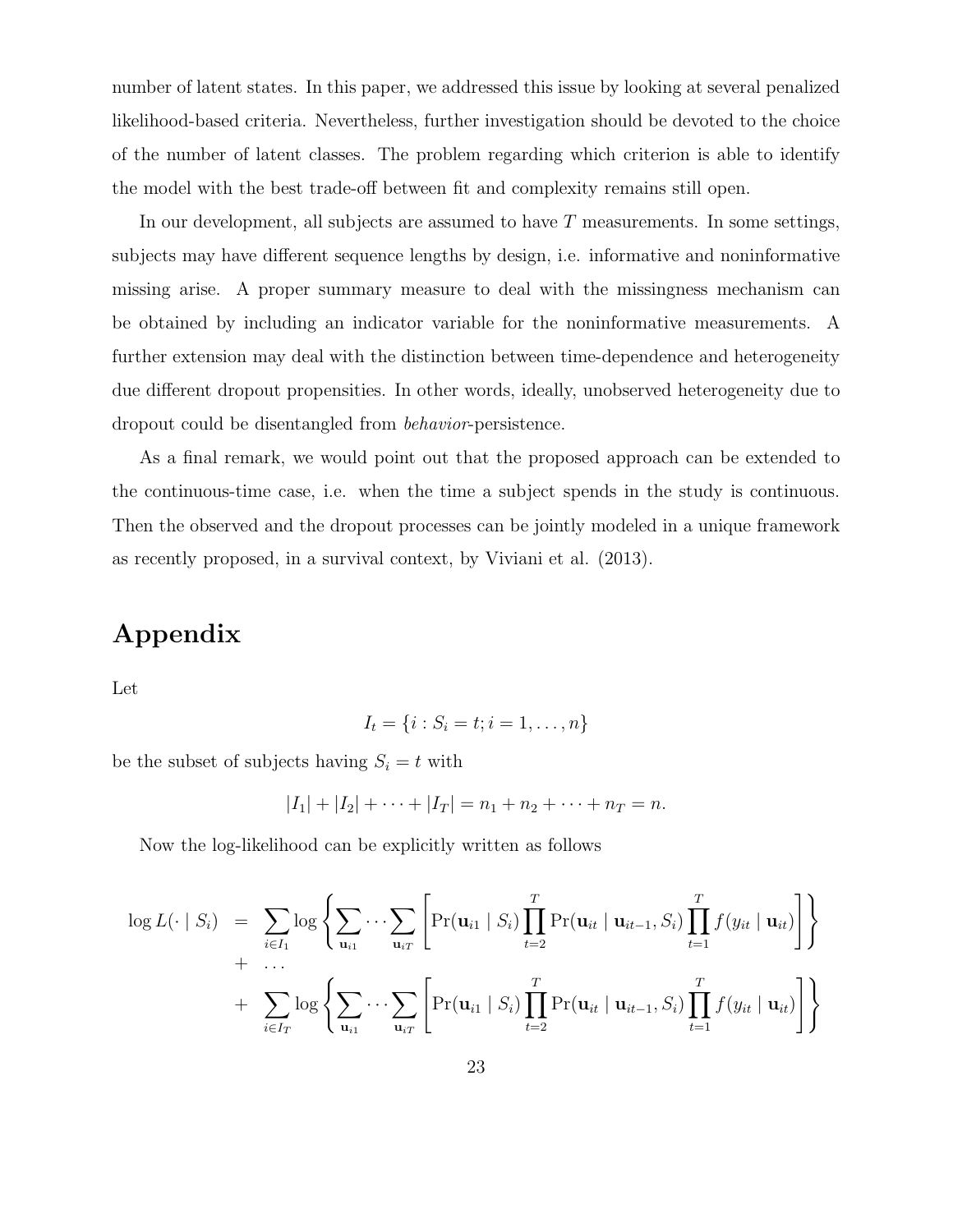Differentiating the previous equation with respect to hidden chain parameters under the constraints  $\sum_{j} \pi_{ij} (S_i = t) = 1$  and  $\sum_{j} \pi_{ikj} (S_i = t) = 1$  and equating to zero the corresponding derivatives, the M-step reduces to

$$
\hat{\pi}_{ij}(S_i = t) = \sum_{i \in I_t} \frac{\hat{\xi}_{itj}(S_i = t)}{n_t}
$$

and

$$
\hat{\pi}_{ikj}(S_i = t) = \sum_{i \in I_t} \frac{\hat{\zeta}_{ikj}(S_i = t)}{\sum_j \hat{\zeta}_{ikj}(S_i = t)}
$$

where  $\hat{\xi}_{itj}(S_i = t)$  represents the posterior probability that subject i, with  $S_i = t$ , comes from state  $j$  (similarly for  $\hat{\zeta}_{itkj}(S_i = t)$ ).

## Acknowledgment

I gratefully acknowledge Dr Robert Greenberg for kindly providing the data set on the skin cancer prevention study. I thank Dankmar Böhning for his comments on a draft version of this paper.

## References

- [1] Aitkin M. (1996) A general maximum likelihood analysis of overdispersion in generalized linear models. Statistics and Computing, 6: 251–262.
- [2] Akaike H. (1973) Information Theory and an Extension of Maximum Likelihood Principle, in Petrov, B.N. and Caski, F. (eds.), Selected Papers of Hirotugu Akaike, in Proceedings of the Second International Symposium on Information Theory, pp. 267-281, Springer-Verlag New York.
- [3] Albert P.S. and Follman D.A. (2007) Random effects and latent process approaches for analyzing binary longitudinal data with missingness: a comparison of approaches using opiate clinical trial data. Statistical Methods in Medical Research, 16: 437–439.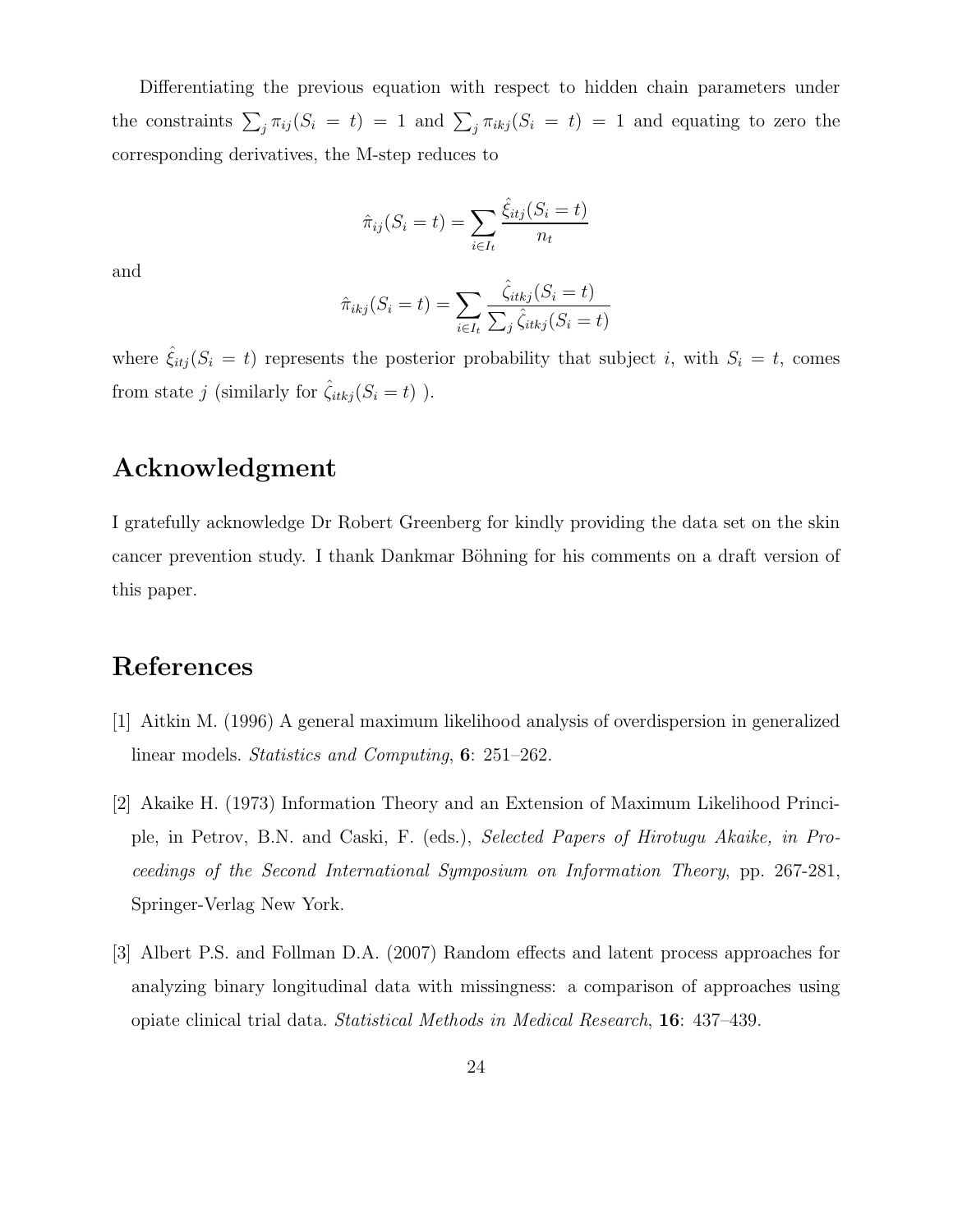- [4] Alfò M. and Aitkin M. (2000) Random coefficient models for binary longitudinal responses with attrition. Statistics and Computing, 10: 279–287.
- [5] Bartolucci F. and Farcomeni A. (2009) A Multivariate Extension of the Dynamic Logit Model for Longitudinal Data Based on a Latent Markov Heterogeneity Structure. Journal of the American Statistical Association, 104: 816–831.
- [6] Bartolucci F., Lupparelli M. and Montanari G.E. (2009) Latent Markov model for longitudinal binary data: an application to the performance evaluation of nursing homes. Annals of Applied Statistics, 3, 611–636.
- [7] Bartolucci F., Farcomeni A. and Pennoni F. (2012) Latent Markov model for longitudinal data. CRC-Press: Boca Raton.
- [8] Baum L.E., Petrie T., Soules G. and Weiss, N. A. (1970) maximization technique occurring in the statistical analysis of probabilistic functions of Markov chains. Annalls of Mathematical Statistics, **41**: 164–171.
- [9] Belloc F., Maruotti A. and Petrella L. (2012) A correlated random effects model for longitudinal data with non-ignorable drop-out: An application to university student performance. In: Advanced Statistical Methods for the Analysis of Large Data-Sets Di Ciaccio A, Coli M, Ibanez MA, pp. 127–136.
- [10] Beunckens C., Molenberghs G., Verbeke G. and Mallinckrodt C. (2008) A latent-class mixture model for incomplete longitudinal Gaussian data. Biometrics, 64: 96–105.
- [11] Bozdogan H. (1994) Proceedings of the first US/Japan conference on the Frontiers of Statistical Modeling: An Informational Approach, Dordrecht, Kluwer Academic Publishers.
- [12] Bulla J. and Berzel, A. (2008) Computational issues in parameter estimation for stationary hidden Markov models. Computational Statistics, 23: 1–18.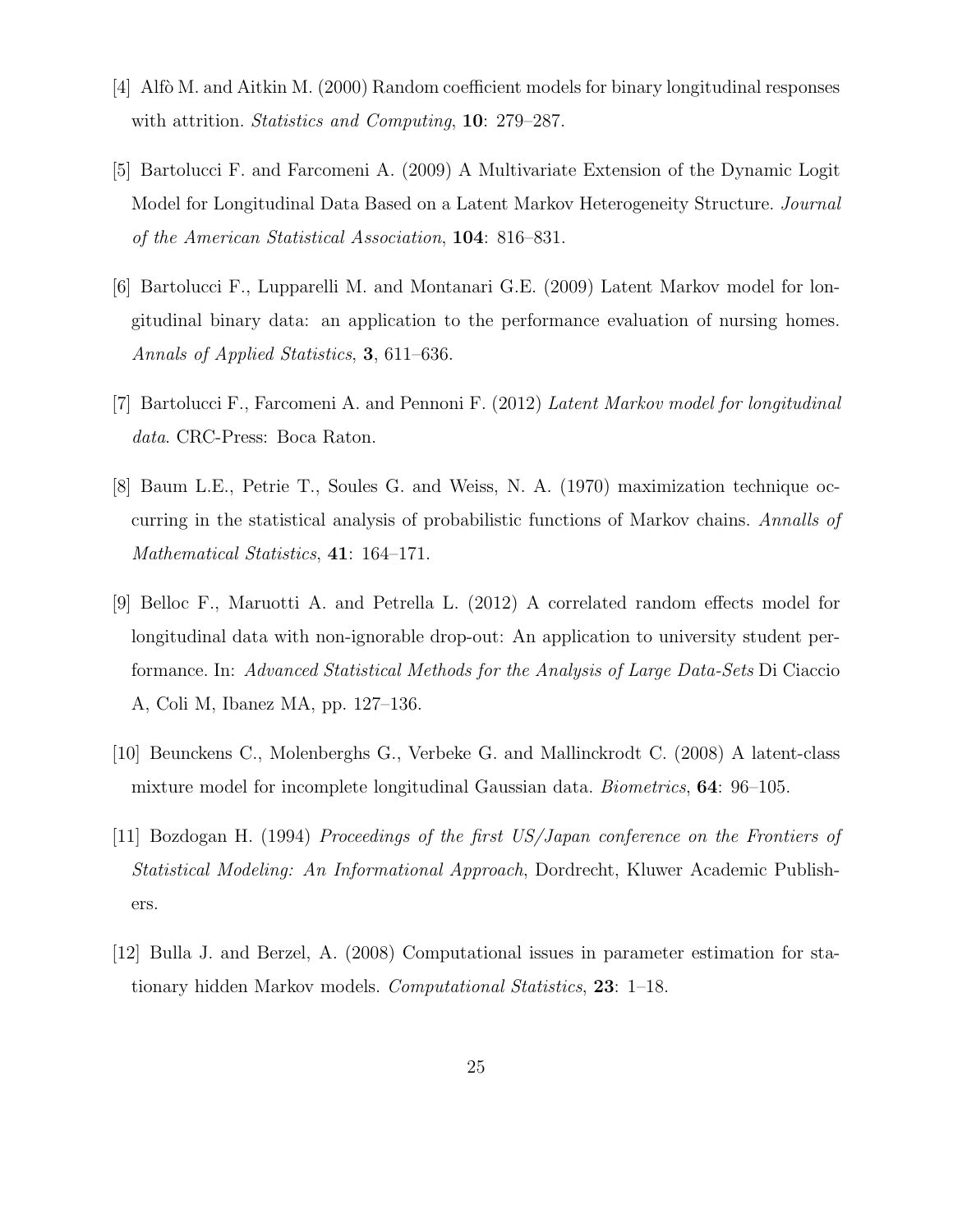- [13] Delattre M. and Lavielle M. (2012) Maximum likelihood estimation in discrete mixed hidden Markov models using the SAEM algorithm. Computational Statistics  $\mathcal{E}$  Data Analysis, 56: 2073–2085.
- [14] Diggle P.J., Farewell D., Henderson R. (2007) Longitudinal data with dropout: objectives, assumptions and a proposal (with Discussion). Journal of the Royal Statistical Society - Series C, 56: 499–550.
- [15] Fitzmaurice G.M. (2003) Methods for handling dropouts in longitudinal clinical trials. Statistica Neerlandica, 57: 75–99.
- [16] Follmann D. and Wu M. (1995) An approximate generalized linear model with random effects for informative missing data. Biometrics, 51: 151–168.
- [17] Gawkrodger D.J. (2004) Occupational skin cancers. Occupational Medicine, 54, 458– 463.
- [18] Graells J.(2004) The risk and risk factors of a second nonmelanoma skin cancer: a study in a Mediterranean population. Journal of the European Academy of Dermatology and Venereology, 18, 142–147.
- [19] Greenberg ER, Baron JA, Stukel TA, Stevens MM, Mandel JS, Spencer SK, Elias PM, Lowe N, Nierenberg DW, Bayrd G, Vance JC, Freeman DH, Clendennin, WE, Kwan T and the Skin Cancer Prevention Study Group (1990). A clinical trial of beta carotene to prevent basal-cell and squamous-cell cancers of the skin. New England Journal of Medicine, 323: 789–795.
- [20] Hasan M.T., Sneddon G. and Ma R. (2009) Pattern-mixture zero-inflated mixed models for longitudinal unbalanced count data with excessive zeros. Biometrical Journal 51, 946– 960.
- [21] Hurvich C.M., Tsai, C.L. (1989) Regression and Time Series Model Selection in Small Samples.Biometrika, 76, 297–307.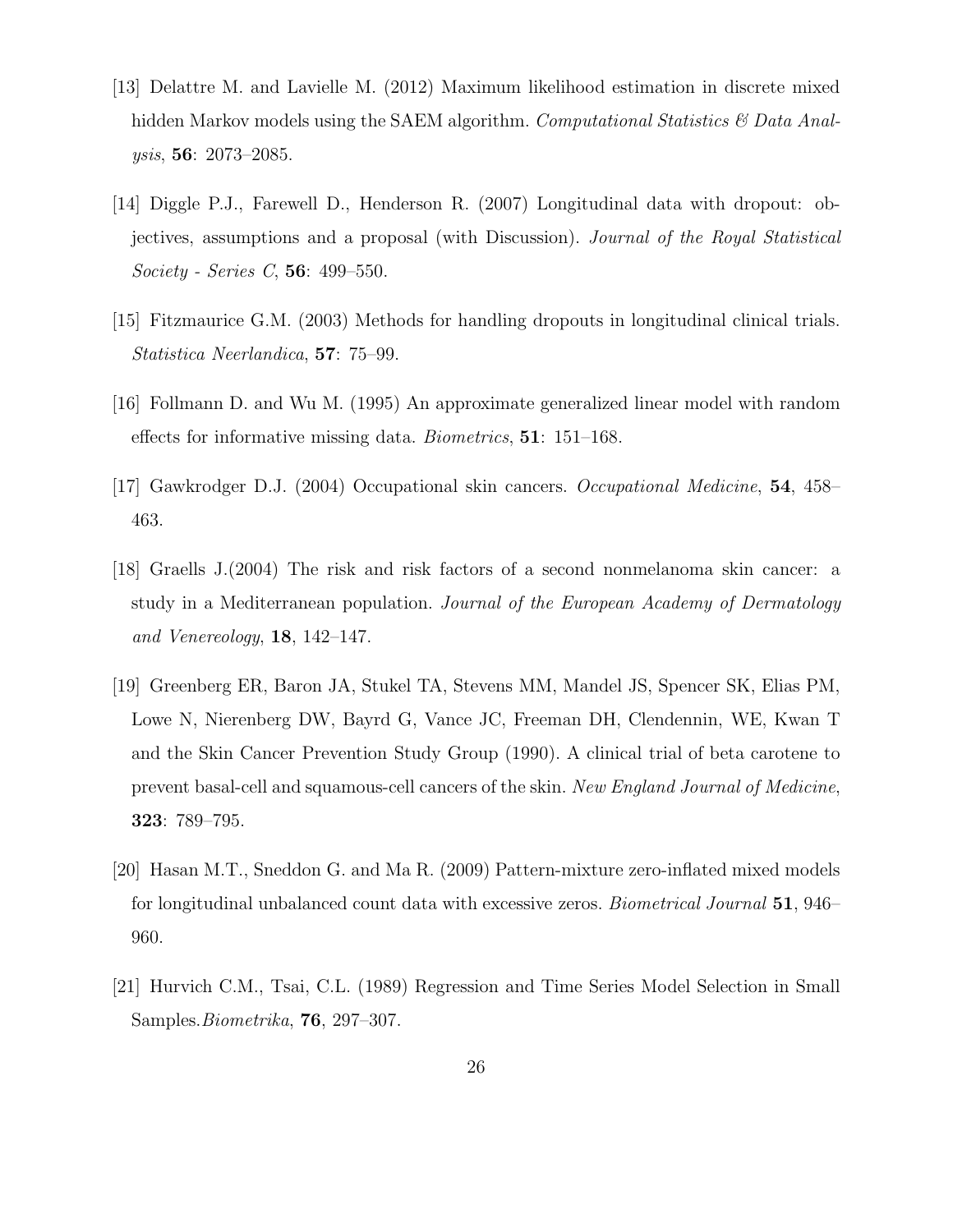- [22] Ibrahim J.G., Molenberghs G. (2009) Missing data methods in longitudinal studies: a review. Test, 18: 1–43.
- [23] Jansen I., Beunckens C., Molenberghs G., Verbeke G. and Mallinckrodt C. (2006) Analyzing incomplete discrete longitudinal clinical trial data. Statistical Science, 21: 51–69.
- [24] Jung H., Schafer J.L. and Seo B. (2011) A latent class selection model for nonignorably missing data. Computational Statistics  $\mathcal{B}$  Data Analysis, 55: 802–812.
- [25] Laird N. (1978) Nonparametric maximum likelihood estimation of a mixing distribution. Journal of American Statistical Association, 73: 805–811
- [26] Lindsay B.G. (1983a) The Geometry of Mixture Likelihoods: a General Theory. Annals of Statistics, 11, 86–94.
- [27] Lindsay B.G. (1983b) The Geometry of Mixture Likelihoods, part ii: the Exponential Family. Annals of Statistics, 11, 783–792.
- [28] Maruotti A. (2011a) A two-part mixed-effects pattern-mixture model to handle zeroinflation and incompleteness in a longitudinal setting. Biometrical Journal, 53: 716–734.
- [29] Maruotti A. (2011b) Mixed hidden Markov models for longitudinal data: an overview. International Statistical Review, 79: 427–454.
- [30] Maruotti and, Rocci R. (2012) A mixed non-homogeneous hidden Markov model for categorical data, with application to alcohol consumption. Statistics in Medicine, 9: 871- 886.
- [31] McQuarrie A., Shumway R. and Tsai CL. (1997) The model selection criterion AICu. Statistics & Probability Letters, 34, 285–292.
- [32] Rubin D.B. (1976) Inference and missing data (with discussion). Biometrika, 63: 581– 592.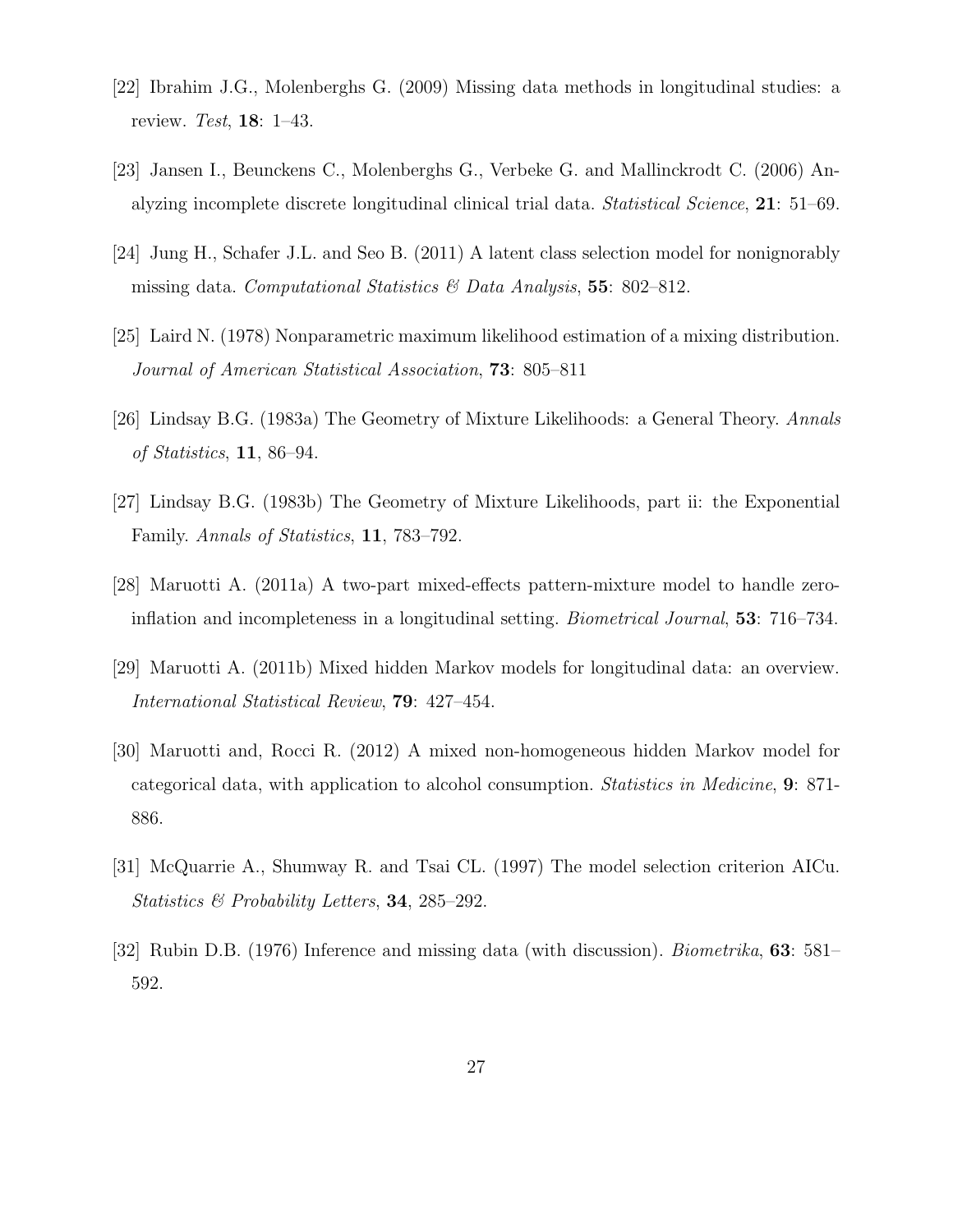- [33] Scharl T., Grün B. and Leisch F. (2010) Mixtures of regression models for time course gene expression data: evaluation of initialization and random effects. Bioinformatics, 26: 370–377.
- [34] Schwarz G.E. (1978) Estimating the dimension of a model.Annals of Statistics, 6, 461– 464.
- [35] Spagnoli A., Henderson R., Boys R.J. and Houwing-Duistermaat J.J (2011). A hidden Markov model for informative dropout in longitudinal response data with crisis states. Statistics and Probability Letters, 81: 730–738.
- [36] Swift M.E., Burns A.L., Gray K.L., Di Pietro L.A. (2001) Age-related alterations in the inflammatory response to dermal injury. Journal of Investigative Dermatology, 117, 1027–1035.
- [37] Tsonaka R, Verbeke G. and Lesaffre E. (2009) A semi-parametric shared parameter model to handle nonmonotone nonignorable missingness. Biometrics, 65: 81–87.
- [38] Viviani S, Alf`o M, and Rizopoulos, D. (2013) Generalized linear mixed joint model for longitudinal and survival outcomes. Statistics and Computing, forthcoming.
- [39] Wall M.M., Li R. (2009) Multiple indicator hidden Markov model with an application to medical utilization data. Statistics in Medicine, 28: 293–310.
- [40] Welch L.R. (2003) Hidden Markov models and the Baum-Welch algorithm. IEEE Information Theory Society Newsletter, 53: 1–13.
- [41] Wu M.C. and Carroll R.J. (1988) Estimation and comparison of changes in the presence of informative censoring by modeling the censoring process. Biometrics, 44: 175–188.
- [42] Zucchini W. and MacDonald I.L. (2009) Hidden Markov Models for Time Series: An Introduction Using R. Boca Raton, FL: Chapman & Hall.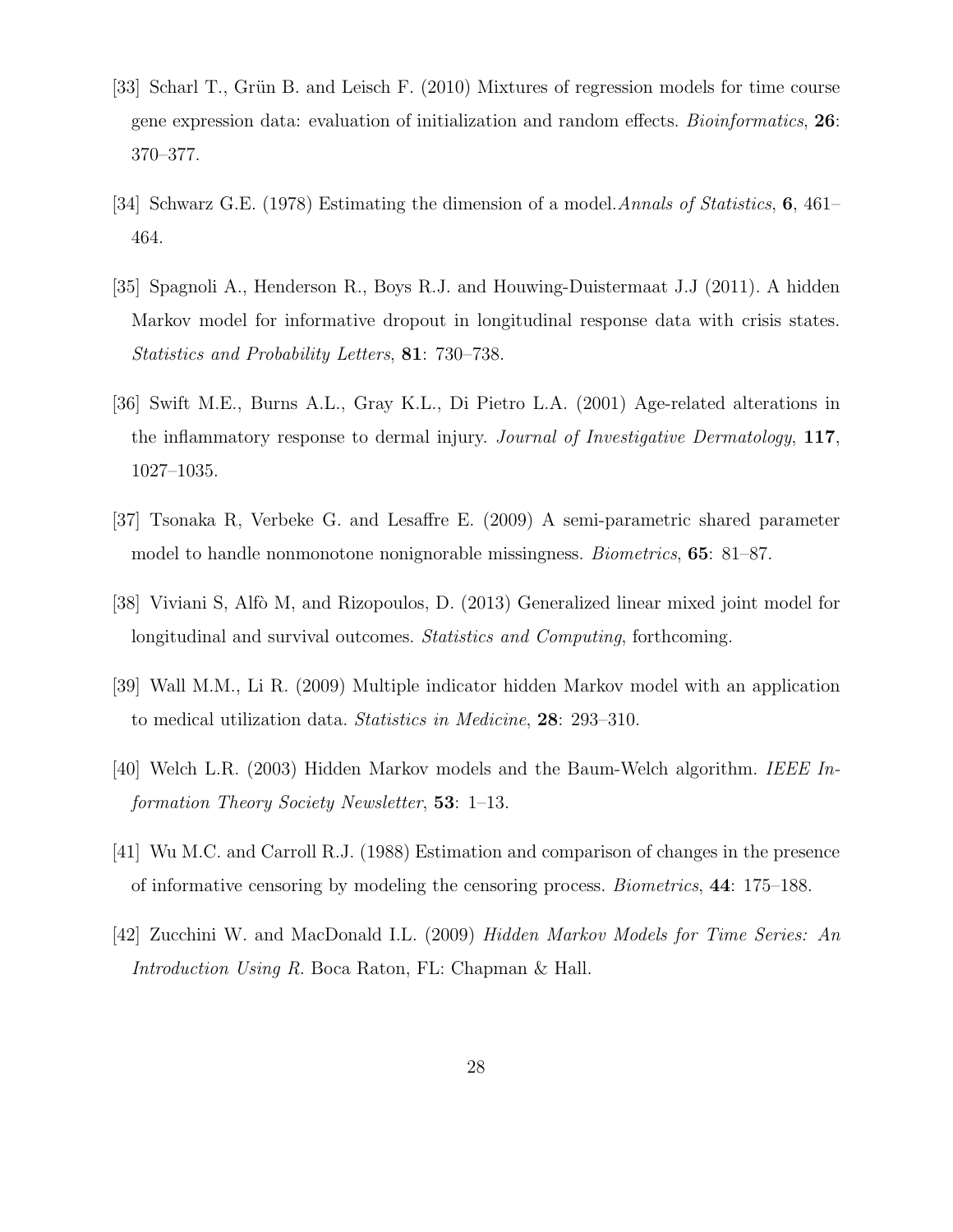

<span id="page-28-0"></span>Figure 1: Observed drop-out as a function of time



<span id="page-28-1"></span>Figure 2: Proportion of new skin cancer by treatment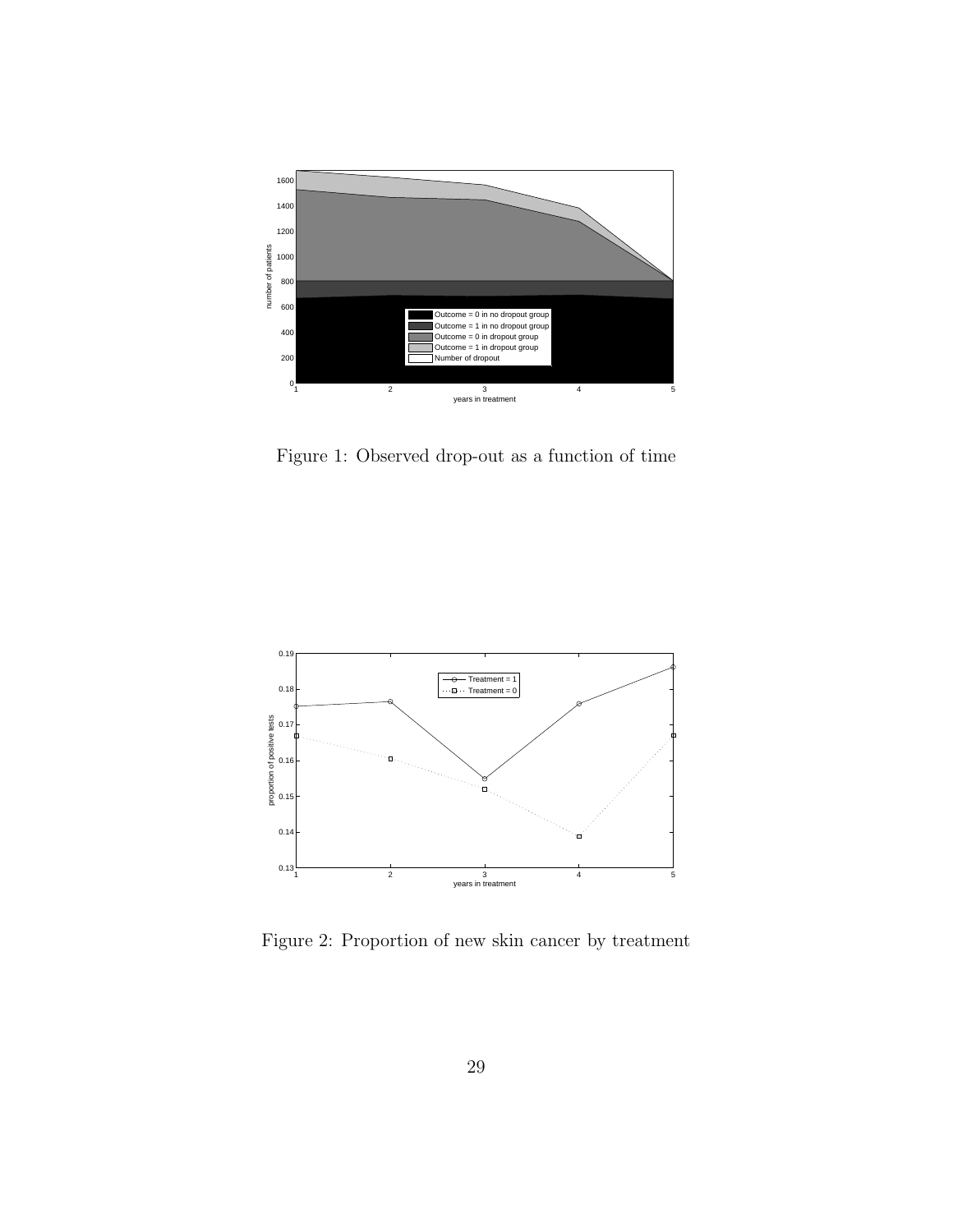

<span id="page-29-0"></span>Figure 3: Proportion of missing observations by treatment



<span id="page-29-1"></span>Figure 4: Estimated average probability of each latent state at every time occasion.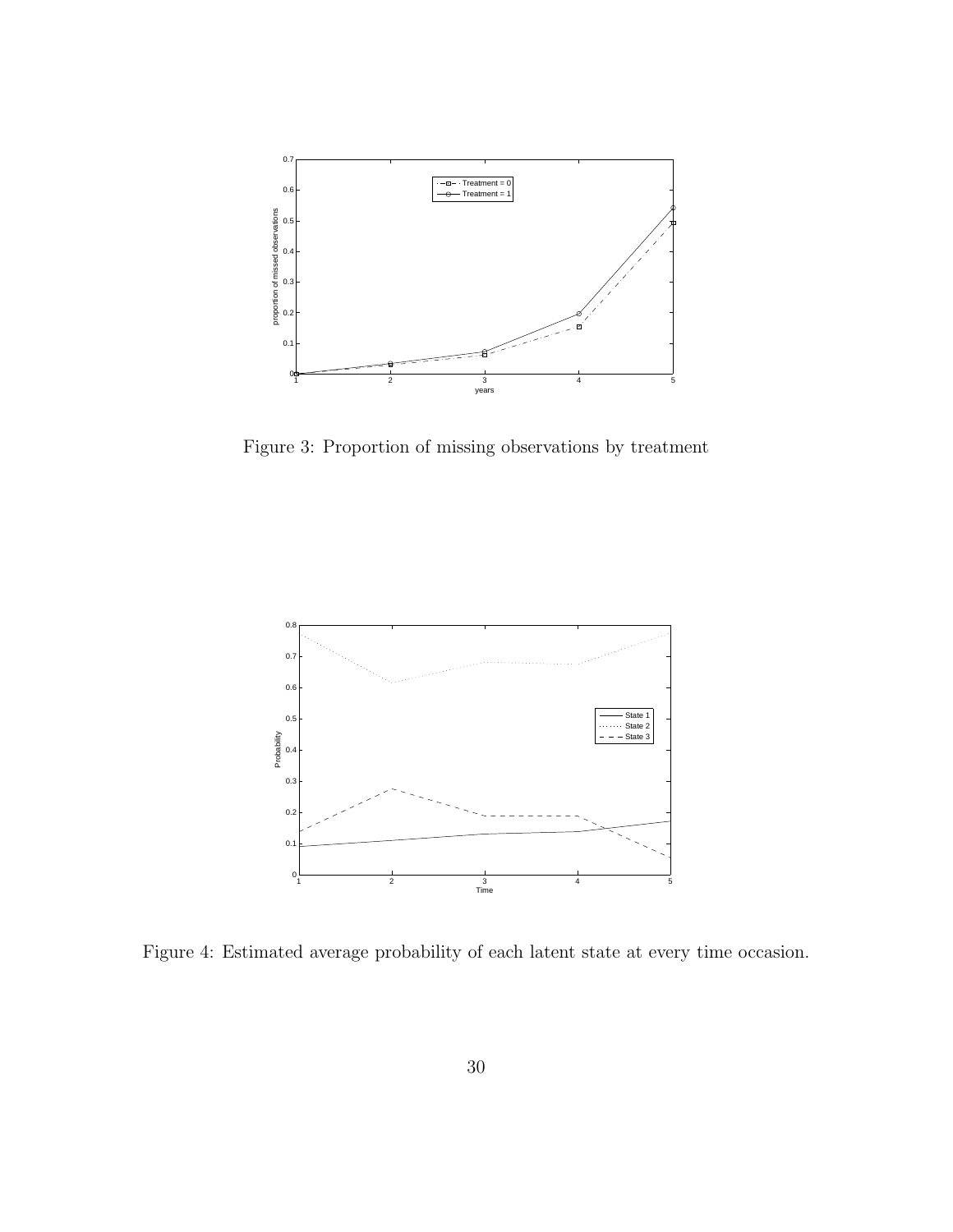Table 1: Simualtion results: Conditional simulation scheme. Bias, Standard deviation and mean square error of the fixed effect  $\beta$  $\mathbf{u}$ 

|    |        | $n = 100$ $T = 5$           |  | $n = 100$ $T = 10$                                      |  |
|----|--------|-----------------------------|--|---------------------------------------------------------|--|
|    |        | Bias Std. Dev. MSE          |  | Bias Std. Dev. MSE                                      |  |
| M1 |        | $0.1125$ $0.1840$ $0.0465$  |  | $0.0250$ $0.1100$ $0.0127$                              |  |
|    |        | M2 -0.1288 0.0762 0.0224    |  | $-0.1085$ $0.0695$ $0.0166$                             |  |
|    |        | $n = 250$ $T = 5$           |  | $n = 250$ $T = 10$                                      |  |
|    | Bias   | Std. Dev. MSE               |  | Bias Std. Dev. MSE                                      |  |
| M1 |        | $0.0729$ $0.1219$ $0.0202$  |  | $0.0082$ $0.0670$ $0.0046$                              |  |
| M2 |        | $-0.1256$ $0.0487$ $0.0182$ |  | $-0.1073$ $0.0400$ $0.0131$                             |  |
|    |        | $n = 500$ $T = 5$           |  | $n = 500$ $T = 10$                                      |  |
|    |        | Bias Std. Dev. MSE          |  | Bias Std. Dev. MSE                                      |  |
| M1 | 0.0546 | $0.0647$ $0.0072$           |  | $\parallel$ -0.0071 0.0405 0.0017                       |  |
| M2 |        |                             |  | $-0.1202$ $0.0336$ $0.0156$ $-0.1097$ $0.0281$ $0.0128$ |  |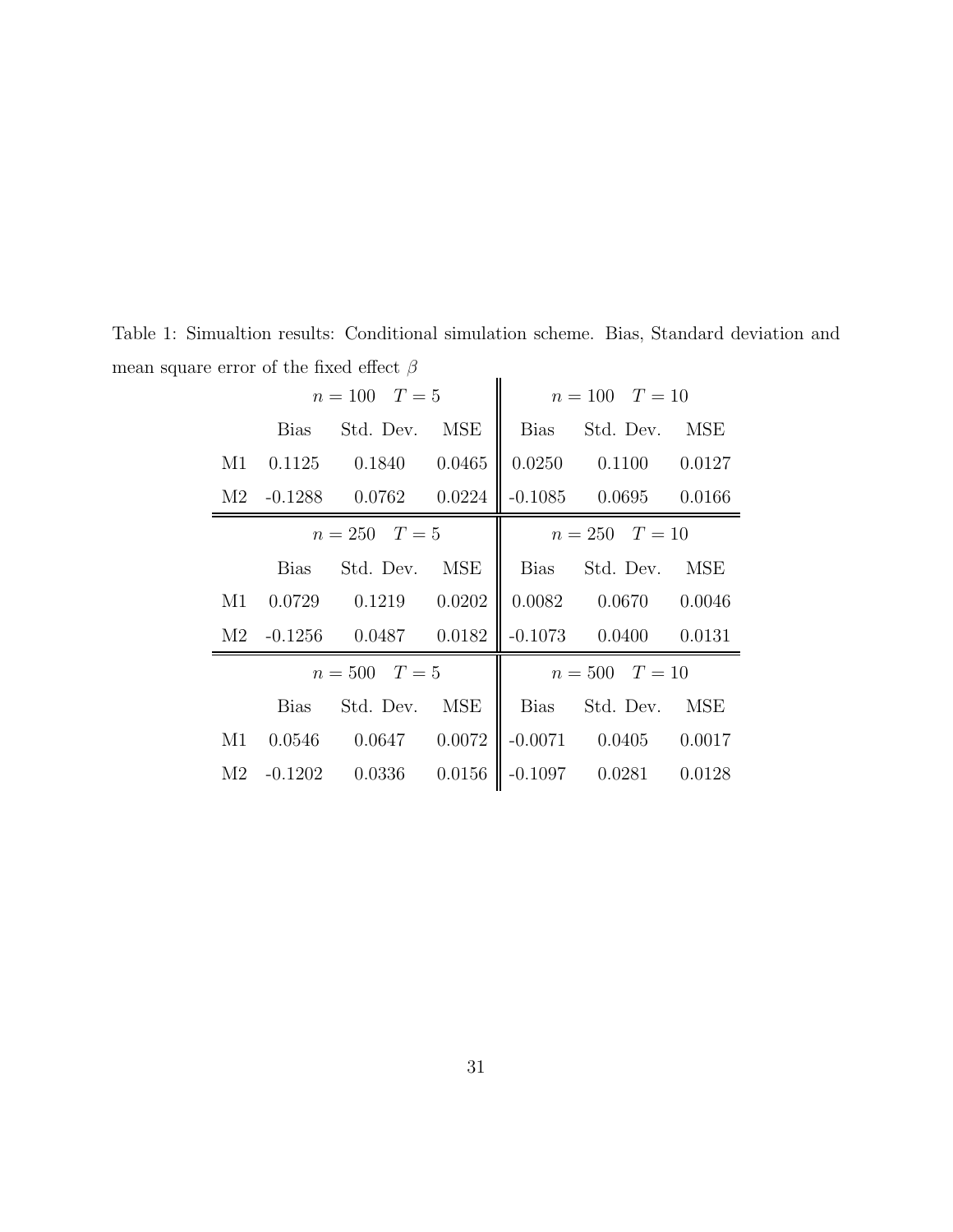|      |             | $n = 100$ $T = 5$       | $n = 100$ $T = 10$ |                                       |       |
|------|-------------|-------------------------|--------------------|---------------------------------------|-------|
|      | <b>Bias</b> | Std. Dev. MSE           |                    | Bias Std. Dev. MSE                    |       |
| M1   |             | $0.076$ $0.143$ $0.026$ |                    | $0.048$ $0.124$ $0.018$               |       |
|      |             | M2 -0.065 0.084 0.011   |                    | $\vert \vert$ -0.108 0.061 0.015      |       |
|      |             | $n = 250$ $T = 5$       |                    | $n = 250$ $T = 10$                    |       |
|      |             | Bias Std. Dev. MSE      |                    | Bias Std. Dev. MSE                    |       |
| M1 — |             | $0.047$ $0.096$ $0.011$ |                    | $\vert 0.003 \vert 0.077 \vert 0.006$ |       |
|      |             | M2 -0.088 0.042 0.010   |                    | $\vert$ -0.118 0.038 0.016            |       |
|      |             | $n = 500$ $T = 5$       |                    | $n = 500$ $T = 10$                    |       |
|      | <b>Bias</b> | Std. Dev. MSE           |                    | Bias Std. Dev. MSE                    |       |
| M1   |             | $0.007$ $0.055$ $0.003$ |                    | $0.008$ $0.051$ $0.003$               |       |
|      |             | M2 -0.097 0.032 0.010   |                    | $\vert$ -0.107 0.030                  | 0.012 |

Table 2: Simualtion results: Joint model simulation scheme. Bias, Standard deviation and mean square error of the fixed effect  $\beta$  $\mathbf{u}$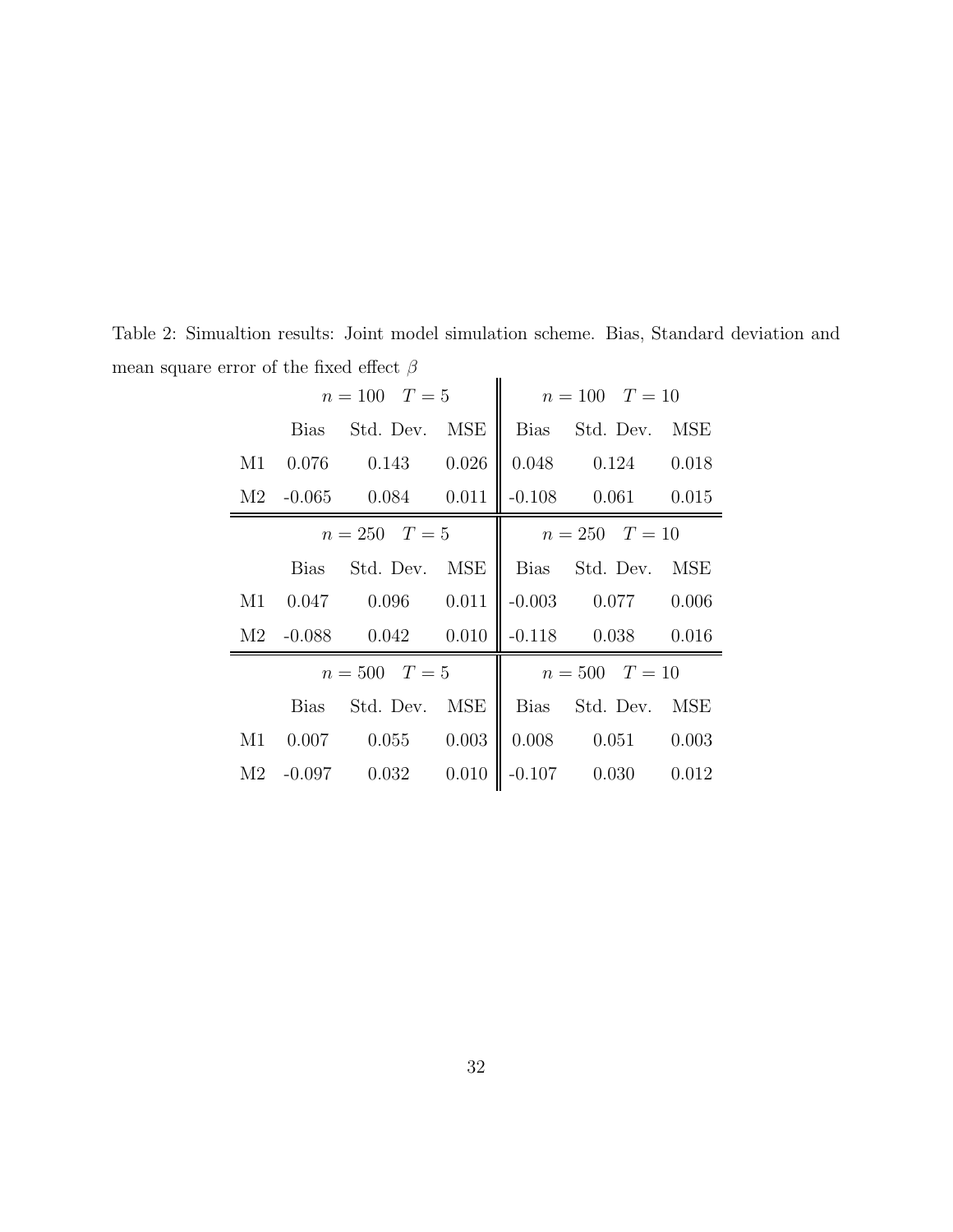| Variables       | First    |         | Second   |         | Third    |         | Fourth   |         | Fifth    |         |
|-----------------|----------|---------|----------|---------|----------|---------|----------|---------|----------|---------|
|                 | Occasion |         | Occasion |         | Occasion |         | Occasion |         | Occasion |         |
|                 | Mean     | Std.Dev | Mean     | Std.Dev | Mean     | Std.Dev | Mean     | Std.Dev | Mean     | Std.Dev |
| $\%$ new cancer | 0.171    | 0.142   | 0.169    | 0.140   | 0.154    | 0.130   | 0.157    | 0.132   | 0.176    | 0.145   |
| Age             | 63.022   | 9.940   | 63.005   | 9.927   | 62.890   | 9.941   | 63.089   | 9.784   | 62.975   | 9.731   |
| Gender          | 0.689    | 0.463   | 0.684    | 0.465   | 0.678    | 0.467   | 0.680    | 0.467   | 0.660    | 0.474   |
| Skin            | 0.456    | 0.498   | 0.454    | 0.498   | 0.449    | 0.498   | 0.450    | 0.498   | 0.433    | 0.496   |
| Exposure        | 2.892    | 3.409   | 2.868    | 3.379   | 2.838    | 3.318   | 2.795    | 3.305   | 2.835    | 3.395   |
| Treatment       | 0.509    | 0.500   | 0.507    | 0.500   | 0.506    | 0.500   | 0.496    | 0.500   | 0.483    | 0.500   |
| $#$ subjects    | 1683     |         |          | 1630    |          | 1570    |          | 1387    |          | 811     |

Table 3: Skin cancer data. Summary statistics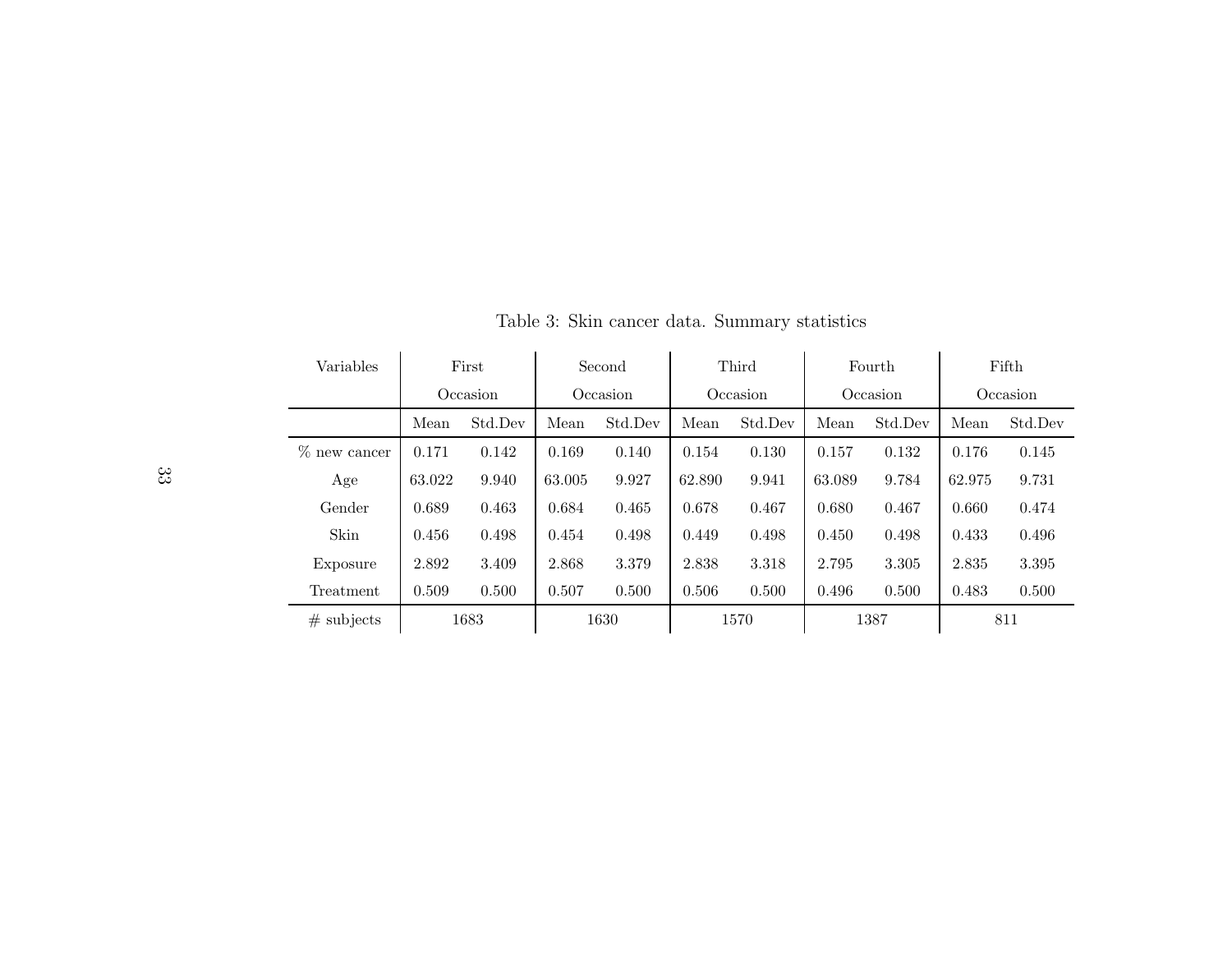|                         | Variables           | cancer at           | cancer at           | Total |
|-------------------------|---------------------|---------------------|---------------------|-------|
|                         |                     | the last time $= 1$ | the last time $= 0$ |       |
| Dropout $(T_i < 5)$     |                     |                     |                     |       |
|                         | Skin Cancer $= 1$   | 0.57                | 0.09                | 0.18  |
|                         | Average Age         | 63.83               | 62.84               | 63.02 |
|                         | Average Exposure    | 5.40                | 2.29                | 2.87  |
|                         | $\mathrm{Skin} = 1$ | 0.59                | 0.45                | 0.47  |
|                         | $Treatment = 1$     | 0.59                | 0.51                | 0.53  |
|                         | $Gender=1$          | 0.85                | 0.68                | 0.71  |
| Non Dropout $(T_i = 5)$ |                     |                     |                     |       |
|                         | Skin Cancer $= 1$   | 0.46                | 0.09                | 0.16  |
|                         | Average Age         | 64.61               | 62.62               | 62.97 |
|                         | Average Exposure    | 4.72                | 2.43                | 2.83  |
|                         | $\mathrm{Skin} = 1$ | 0.50                | 0.42                | 0.43  |
|                         | $Treatment = 1$     | 0.51                | 0.48                | 0.48  |
|                         | $Gender = 1$        | 0.78                | 0.63                | 0.66  |
| Total                   |                     |                     |                     |       |
|                         | Skin Cancer $= 1$   | 0.51                | 0.09                | 0.16  |
|                         | Average Age         | 64.27               | 62.71               | 63.00 |
|                         | Average Exposure    | $5.01\,$            | 2.37                | 2.85  |
|                         | $\mathrm{Skin} = 1$ | 0.54                | 0.43                | 0.45  |
|                         | $Treatment = 1$     | 0.55                | 0.49                | 0.50  |
|                         | $Gender=1$          | 0.81                | 0.65                | 0.68  |

Table 4: Skin cancer data. Cross-tabulation: dropout/non-dropout groups vs. end-use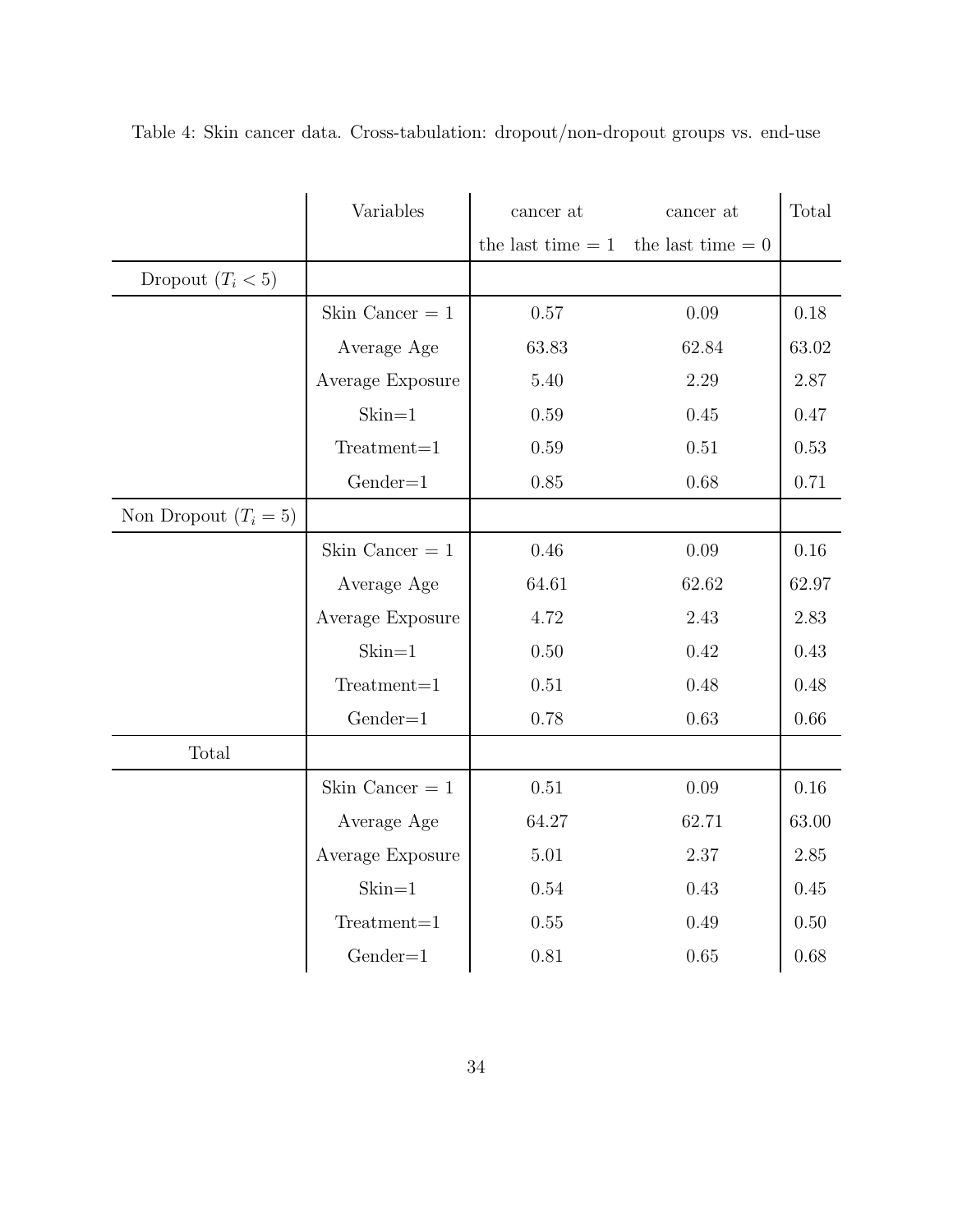|                              |          |                  | Table 5: Model selection |          |            |             |        |                  |
|------------------------------|----------|------------------|--------------------------|----------|------------|-------------|--------|------------------|
| Model                        | AIC      | AIC <sub>3</sub> | $\rm AICc$               | AICu     | <b>BIC</b> | $Log-$      | # of   | $#$ of states    |
|                              |          |                  |                          |          |            | likelihood  | param. |                  |
| Alfò and Aitkin (2000)       |          |                  |                          |          |            |             |        |                  |
| Time-constant random effects |          |                  |                          |          |            |             |        |                  |
|                              | 5570.320 | 5579.320         | 5570.428                 | 5580.457 | 5619.175   | $-2776.160$ | 9      | $\mathbf{2}$     |
|                              | 5564.694 | 5576.694         | 5564.881                 | 5577.931 | 5629.834   | $-2770.347$ | 12     | $\sqrt{3}$       |
|                              | 5570.434 | 5585.434         | 5570.722                 | 5586.798 | 5651.859   | $-2770.217$ | 15     | 4                |
| Our Proposal                 |          |                  |                          |          |            |             |        |                  |
| Time-varying random effects  |          |                  |                          |          |            |             |        |                  |
|                              | 5555.799 | 5568.799         | 5556.017                 | 5570.076 | 5626.368   | $-2764.899$ | 13     | $\overline{2}$   |
|                              | 5499.998 | 5523.998         | 5500.722                 | 5525.909 | 5630.278   | $-2726.000$ | 24     | $\boldsymbol{3}$ |
|                              | 5505.499 | 5544.499         | 5507.398                 | 5547.881 | 5718.204   | $-2713.750$ | 39     | $\overline{4}$   |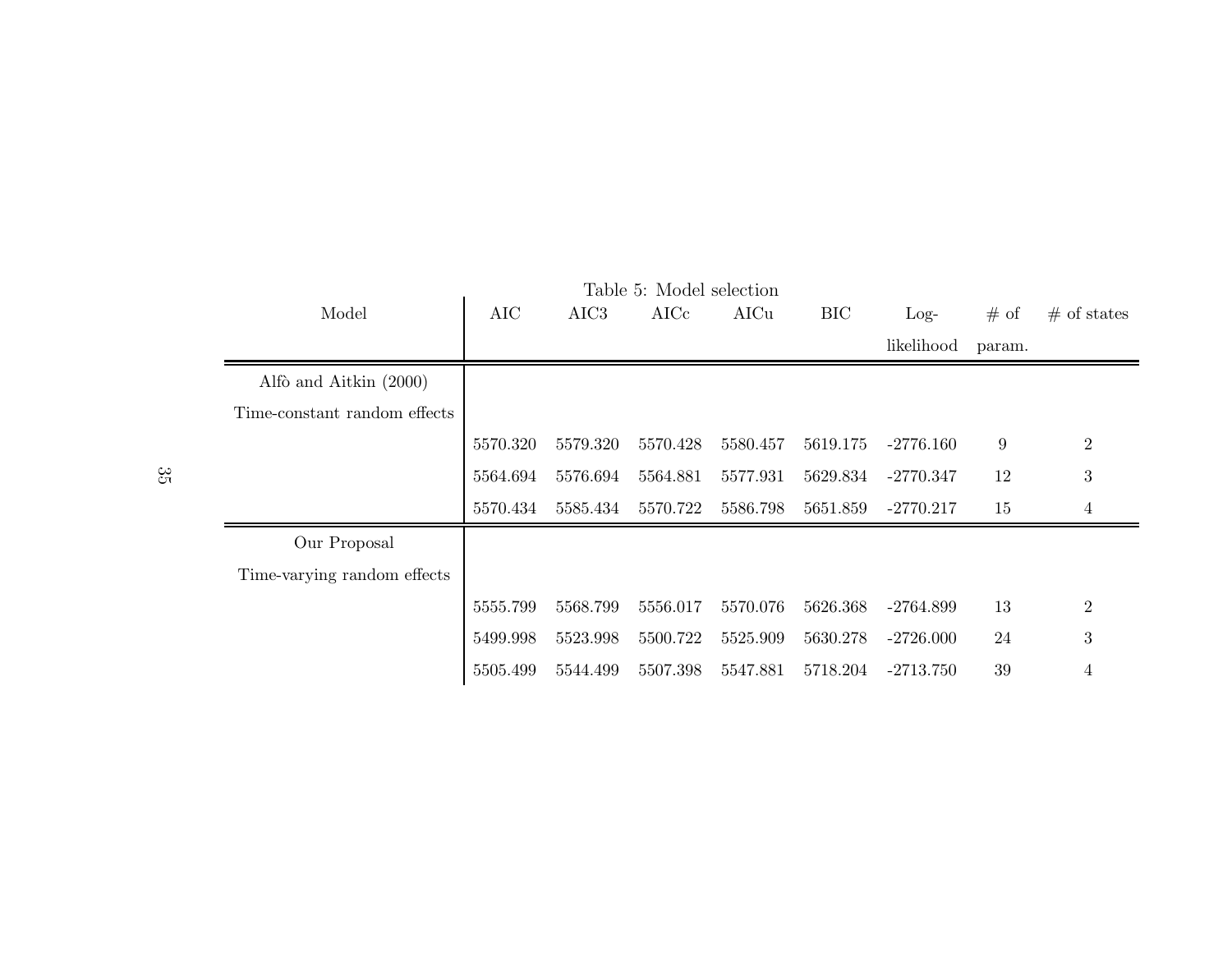Table 6: Goodness-of-classification

| Model                        |        |
|------------------------------|--------|
| Time-constant random effects | 0.3989 |
| $(J = 3)$                    |        |
| Time-varying random effects  | 0.4467 |
| $(J = 3)$                    |        |

Table 7: Parameters estimates: observed process

| Variables |          | Time-constant random effects | Time-varying random effects |          |  |
|-----------|----------|------------------------------|-----------------------------|----------|--|
|           |          | Alfò and Aitkin (2000)       | Our proposal                |          |  |
|           | Coeff.   | Std. Dev                     | Coeff.                      | Std. Dev |  |
| Age       | 0.022    | 0.005                        | 0.021                       | 0.005    |  |
| Skin      | 0.308    | 0.098                        | 0.398                       | 0.088    |  |
| Gender    | 0.774    | 0.112                        | 0.935                       | 0.101    |  |
| Exposure  | 0.228    | 0.017                        | 0.569                       | 0.026    |  |
| Treatment | 0.084    | 0.096                        | 0.090                       | 0.087    |  |
| Intercept | $-4.938$ | 0.434                        | $-9.738$                    | 0.497    |  |